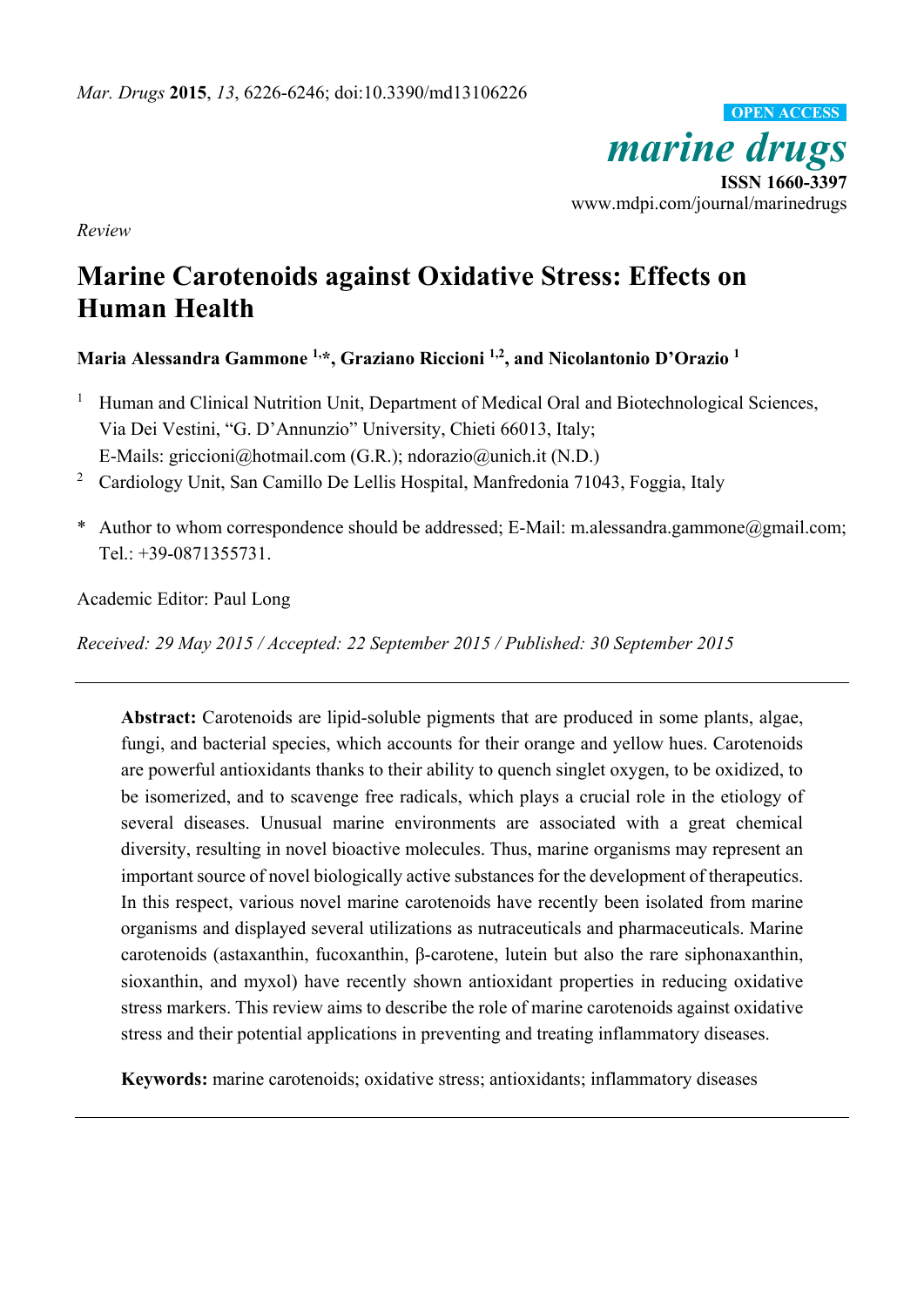#### **1. Introduction**

Oceans cover most of the earth's surface, constituting a wide resource for the discovery of potential therapeutics. Over the last decades, numerous substances with interesting pharmaceutical activities have been identified in marine organisms. The diversity of marine environments provides an important source of bioactive compounds. This may lead to potential new drug candidates of natural origin with efficacy and low toxicity in the therapeutic strategy against many diseases characterized by cellular redox state alterations.

In recent years it has become evident that the oxidation of lipids is a fundamental step in the pathogenesis of several diseases, in both adult and infant patients. Lipid peroxidation is a process naturally generated in small amounts in the body, mainly by the effect of some reactive oxygen species (ROS), such as hydroxyl radical and hydrogen peroxide. Both enzymatic and non-enzymatic natural antioxidant defenses exist; however, these protective mechanisms may be overcome. Then a self-propagating chain-reaction starts and oxidative stress can result in significant tissue damage.

Oxidative stress and chronic inflammation are the main pathophysiological factors contributing to the development of chronic inflammatory diseases, such as diabetes, atherosclerosis, and hypertension. Appropriate and effective interventions, including nutrition, pharmacology, and physical exercise, are necessary in order to activate the expression of cellular antioxidant systems, thus preventing inflammatory and degenerative processes. In fact, inflammatory diseases derive from a continuum of patho-physiological processes: for example, cardiovascular disorders advance from a local redox disequilibrium to endothelial dysfunction, inflammation, and excessive vascular remodeling, which slowly leads to atherosclerosis and subsequent cardiovascular accidents such as coronary artery disease, myocardial infarction, and stroke [1]. A nutritional approach through natural antioxidant substances represents an important new frontier in both the prevention and treatment of cardiovascular diseases. Scientific evidence supports the beneficial roles of phytochemicals against some inflammatory and chronic diseases. Several naturally-occurring antioxidant bioactives have been associated with their prevention.

For example, many carotenoids with great antioxidant properties displayed a risk reduction both in epidemiological studies and supplementation human trials, indicating the presence of a strong link between oxidative stress, a pro-inflammatory systemic environment, and a wide number of chronic diseases [2]. Consequently, consistent dietary improvement may shift human health toward decreased morbidity and mortality as well as a better quality of life.

#### **2. Oxidative Stress: The Role of Antioxidants**

ROS are molecules containing oxygen, with unpaired valence electrons. They are generated as a natural product of normal cellular functioning and oxygen metabolism and have important roles in both cell signaling and intercellular homeostasis. ROS effects on cells include not only roles in apoptosis (programmed cell death) but also positive effects, such as the induction of host defense genes [3], the stimulation of the adaptive immune system via the recruitment of leukocytes, and mobilization of ionic transport systems in the so-called redox or oxidative signaling. However, ROS levels can augment dramatically due to environmental stress, such as ionizing radiation, UV, or heat exposure [4]; this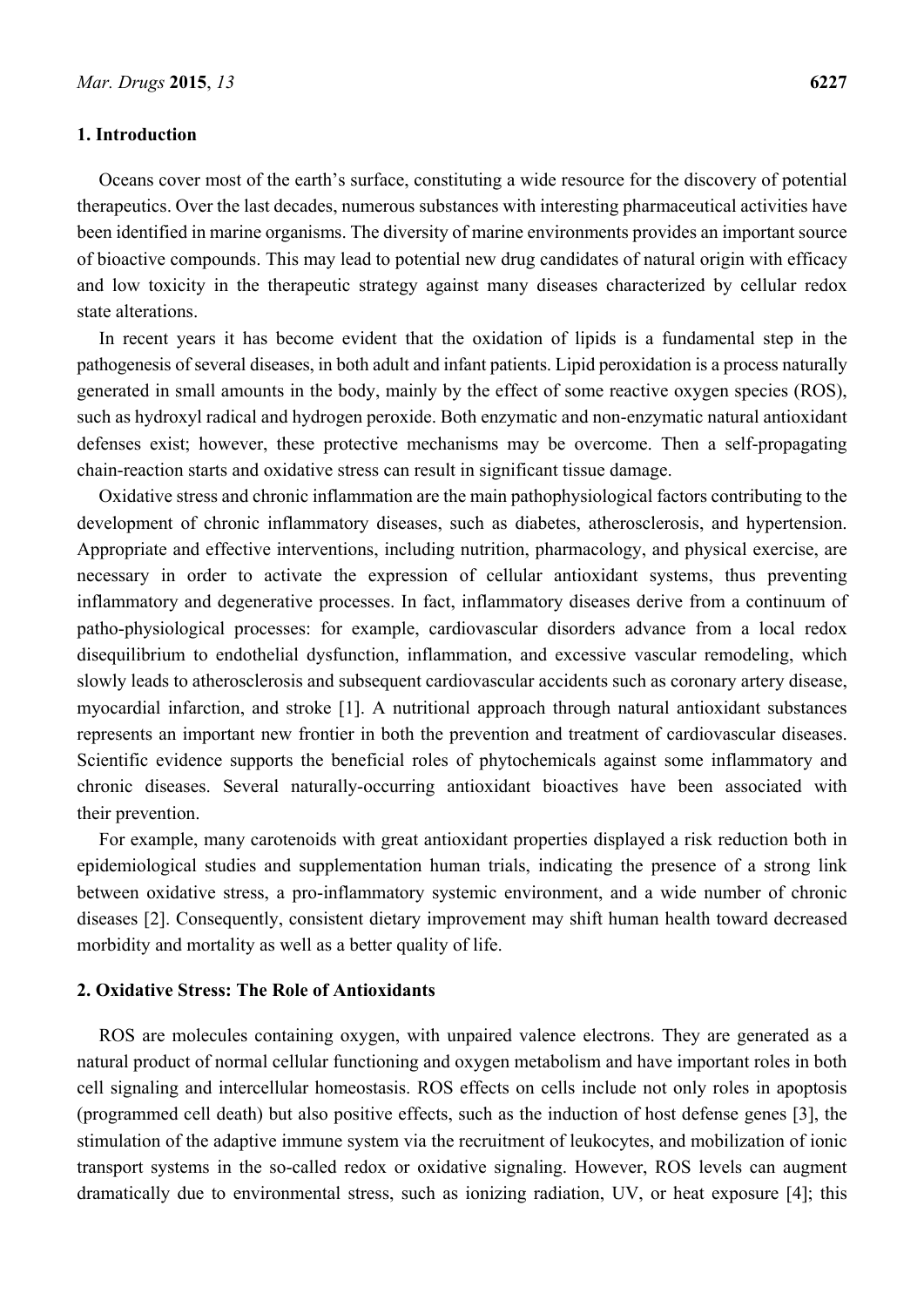increase can result in significant cellular damage, which cumulatively constitutes oxidative stress. ROS can damage DNA, RNA, and proteins; they can determine oxidations of both amino acids in proteins and polyunsaturated fatty acids in lipids and can oxidatively inactivate specific enzymes by oxidation of co-factors, thus contributing to the physiology of aging. Oxidative stress caused by the imbalance between ROS and biological antioxidant systems and consequent oxidative stress can lead to modification of these macromolecules (Figure 1); subsequently, in the case of excessive amounts, ROS can determine deleterious effects [5]. Free radicals play a crucial role in the progression of many pathologies, such as atherosclerotic processes [6], myocardial and cerebral ischemia [7], renal failure [8], rheumatoid arthritis [9], inflammatory bowel disease, retinopathy of prematurity, asthma, Parkinson's disease, kidney damage, preeclampsia [10], and more general inflammation, as well as all the chronic degenerative diseases. In fact, ROS can attack the polyunsaturated fatty acids in the cell membrane, initiating a self-propagating chain reaction: this peroxidative rupture of cellular membranes and the end-products of such lipoperoxidation reactions are dangerous for cells and tissues, in a self-propagating chain-reaction whereby the initial oxidation of only a few molecules can result in significant tissue damage. Oxidative stress is a powerful contributor to aging, although the accumulation of oxidative damage and its implications for senescence depends on the particular tissue type where it occurs. Normally, cells defend themselves against ROS damage through intracellular and extracellular defenses, in particular through enzymes such as superoxide dismutases (SOD), catalases (CAT), lactoperoxidases, and glutathione peroxidases. Exogenous antioxidants such as ascorbic acid (vitamin C), tocopherol (vitamin E), and polyphenols also play important roles in preventing ROS damage by scavenging free radicals.



**Figure 1.** Sources, effects, and markers of oxidative stress. In detail, (**a**) schematic steps of MDA formation from polyunsaturated fatty acids (MDA: malondialdehyde; AGP: advanced glycation end-products; 8-OHdG: 8-hydroxy-2′-deoxyguanosine); (**b**) Lipid peroxidation and MDA production.

In a similar manner, carotenoids' pigments, which have been shown to possess strong antioxidant properties, have been attracting increasing attention due to their beneficial effects on human health, in particular because of their potential against cancer and cardiovascular diseases [11].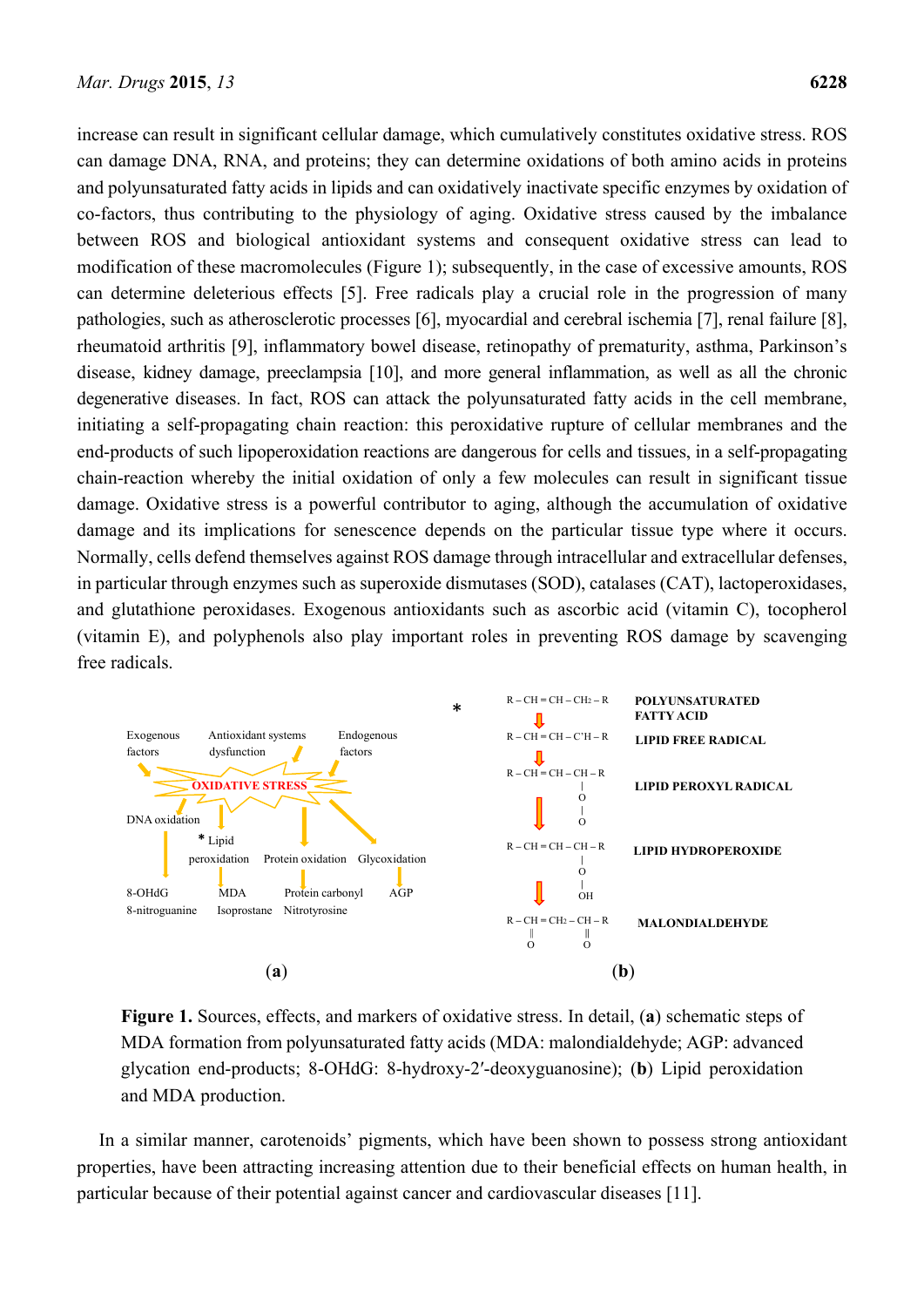#### **3. Bioactivity and the Protective Effects of Natural Carotenoids: New Perspectives from the Sea**

Carotenoids are lipid-soluble pigments produced by some plants, algae, fungi, and bacterial species. They are responsible for some food's orange-yellow hues. Carotenoids, which play a crucial role in the complex network of antioxidant phytochemicals, should certainly be constituents of a healthy diet. They are excellent light filters and efficient quenchers of both singlet oxygen and excited triplet state molecules. Their lipophilicity determines their peculiar sub-cellular distribution: they are more represented in membranes and lipophilic cell compartments. This makes them suitable photo-protectants, not only for plants but also for humans. In fact, carotenoids absorb light, thus providing photo-protection and defense from photo-oxidative damage not only to photo-synthetic organisms, but also to the eye and the skin. Skin protection involves the carotenes β-carotene and lycopene, while protection of the macula involves the xanthophylls zeaxanthin and lutein.

Carotenoids are antioxidants thanks to their ability to quench singlet oxygen, to be oxidized, and to be isomerized. The protection mechanisms involve singlet oxygen quenching and free radicals scavenging. However, they scavenge reactive free radicals and become carotenyl radicals after reaction through hydrogen abstraction: this process can lead to a switch from a beneficial antioxidant process to a damaging pro-oxidative one [12]. This potential antioxidant role has been suggested to be the main mechanism for their preventive effects against cancer and inflammatory diseases. About 700 carotenoids with different structures have been isolated from natural source; the evaluation of their pharmaceutical potential may be a promising field of medical research.

However, the carotenoid species so far studied for this purpose are restricted to a small number, including the dicyclic β-carotene, β-cryptoxanthin, canthaxanthin, α-carotene and lutein, and the acyclic carotenoid lycopene. Typical carotenoids, as well as marine ones, displayed a wide range of beneficial effects on human health.

In this respect, novel marine carotenoids, such as fucoxanthin, astaxanthin, zeaxanthin, and, more recently, rare marine carotenoids such as sioxanthin, saproxanthin, myoxol, and siphoxanthin, are gaining attention and need to be evaluated for their important potential as development materials for pharmaceuticals or functional foods, in order to prevent such disorders as cancer and cardiovascular diseases. Marine carotenoids are important bioactive compounds principally derived from algae, with antioxidant activities deriving from their chemical structure and interaction with biological membranes. These bioactive substances recently showed unique and remarkable properties that explain their potentially beneficial effects on human health.

The potential benefits of marine carotenoids have been studied particularly in astaxanthin and fucoxanthin, which are the main marine carotenoids [13]. Both carotenoids show strong antioxidant activity, which is attributed to quenching singlet oxygen and scavenging free radicals.

#### *3.1. Astaxanthin*

Astaxanthin (Figure 2), a red carotenoid pigment belonging to the xanthophylls class, was shown to prevent lipid peroxidation in biological membranes and to support human health even more effectively than other antioxidants. It has been approved as a nutraceutical by the United States Food and Drug Administration since 1999 [14].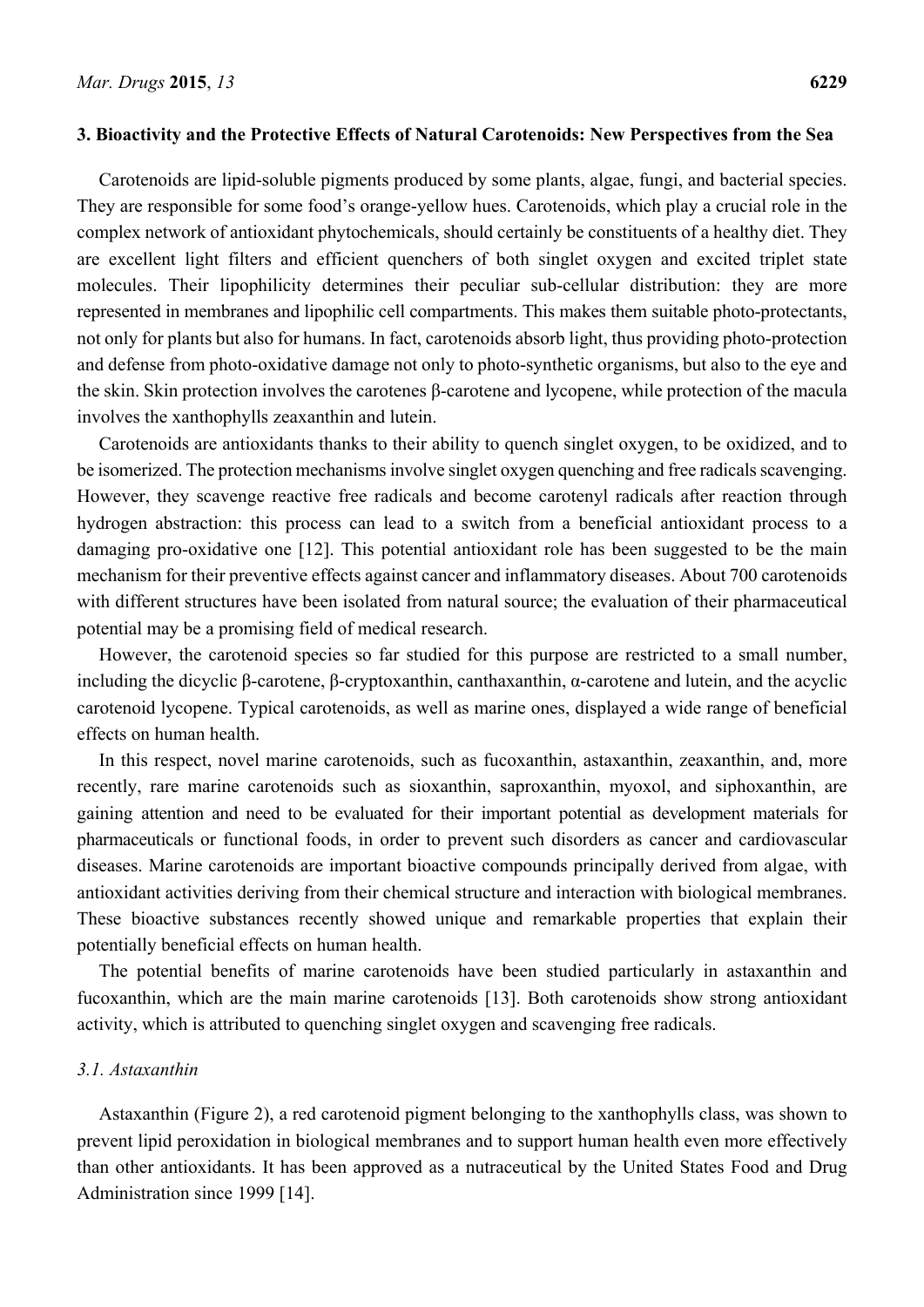

**Figure 2.** The molecular structure of astaxanthin.

Astaxanthin, used in nutritional supplements, is usually a mixture of configurational isomers produced by the microalga *Haematococcus pluvialis.* As an antioxidant, it scavenges free radicals and other oxidants and protects the lipid bilayer from peroxidation with its polar ionic rings and non-polar conjugated carbon–carbon bonds, with an antioxidant property 10-fold greater than other carotenoids, including lutein, canthaxanthin, and β-carotene. In fact, astaxanthin and some derivatives can scavenge superoxide anion radicals  $(O_2^-)$  [15]; astaxanthin and its derivatives inhibit H<sub>2</sub>O<sub>2</sub>-mediated activation of the transcription factor NF-κB (nuclear factor kappa-light-chain-enhancer of activated B cells), which controls the expression of inducible genes such as heme oxygenase 1 (HO-1), which represents a marker of oxidative stress) and iNOS, implicated in the inflammatory response and engaged in cellular defenses against oxidative stress. Subsequently, astaxanthin also blocks its downstream cytokine production by modulating protein tyrosine phosphatase-1 expression [16]. Astaxanthin can interact with different radicals because the pattern of conjugated double bonds in its polyene backbone explains its ability to quench singlet oxygen [17] through the transfer of excitation energy to the carotenoid. In this process of quenching, astaxanthin remains intact so that it can undergo further cycles of singlet oxygen quenching [18]. As a consequence, astaxanthin supplementation not only lowers ROS levels but also leads to an important functional recovery of the antioxidant network including both the enzyme SOD, which alternately catalyzes the dismutation of  $O_2^-$  into molecular oxygen (O2) and H<sub>2</sub>O<sub>2</sub>, and CAT, which protects the cell from oxidative damage by catalyzing the decomposition of  $H_2O_2^-$  to water and O2 [19]. Astaxanthin displayed antioxidant properties even stronger than vitamin E and β-carotene [20]: it provides protection against UV light damage and age-related diseases; it promotes the immune response in the liver and kidneys, but also in the eyes and joints; it protects phospholipids from peroxidation [21]; and it was responsible for important shifts in phlogistic response. For example, the treatment of *Helicobacter pylori*-infected mice with astaxanthin was demonstrated to reduce gastric inflammation and bacterial load and even to modulate cytokine release by splenocytes [22]. In addition, recent clinical studies showed a significant reduction in the cardiovascular risk markers of oxidative stress and inflammation [23], as well as an important improvement in blood status [24]. Astaxanthin has considerable potential for both the prevention and treatment of various chronic inflammatory disorders, such as cancer, asthma, rheumatoid arthritis, metabolic syndrome, diabetes, and diabetic nephropathy, as well as gastrointestinal, hepatic, and neurodegenerative diseases [2]. In addition, the effects of astaxanthin and *n*-3 polyunsaturated fatty acids in combination are synergistic: astaxanthin offered both antioxidant and anti-apoptotic activities to neutrophils, through improving their glutathione-based redox equilibrium.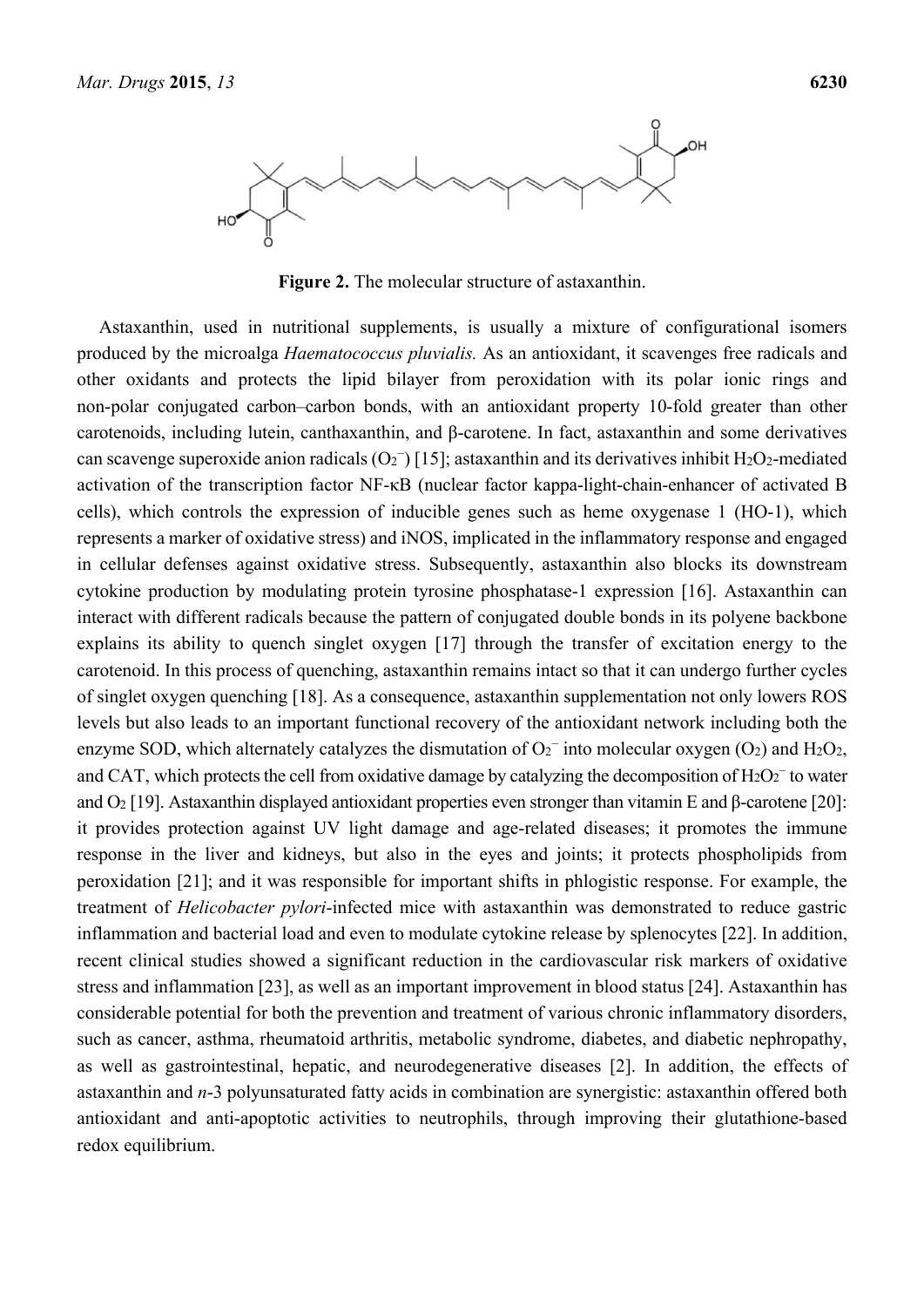Thus, habitual consumption of marine products such as fish and microalgae, which are natural sources of both astaxanthin and *n*-3 polyunsaturated fatty acids (PUFAs), may be associated with a significant improvement in immune response and may lower risks for both vascular and infective diseases [25].

Astaxanthin also displayed a neuro-protective property due to its antioxidant activities: in this respect, its age-dependent and region-specific antioxidant action in the mouse brain was recently investigated. Treated animals were given 2 mg/kg/day astaxanthin for four weeks. The level of non-enzymatic oxidative marker malondialdehyde (MDA), nitric oxide (NO), advanced protein oxidation product, and glutathione (GSH), and the activity of enzymatic antioxidants SOD and CAT were determined from the isolated brain regions. Astaxanthin supplementation markedly decreased the level of MDA, NO, and advanced protein oxidation product in the cortex, striatum, hypothalamus, hippocampus, and cerebellum. Treatment with astaxanthin increased the activity of CAT and SOD enzymes as well as the level of GSH in the brain. This noticeable improvement in oxidative markers was more important in the young group compared to the aged one, thus resulting in an age-dependent antioxidant effect of astaxanthin [26]. A similar result was achieved in animal models of autism (which had been obtained through prenatal exposure to valproic acid), where astaxanthin displayed neuro-protective effects due to its antioxidant mechanism [27]. In fact, oxidative stress leads to rapid changes in the antioxidant system, such as the dropping of the cellular endogenous antioxidant GSH, and may result in cell damage and even cell death, which may be responsible for autistic disorders [28]. Behavioral tests were conducted wherein oxidative stress markers (such as lipid peroxidation, advanced protein oxidation product, NO, and GSH) and the activity of SOD and CAT were estimated to confirm the mouse model of autism and assess the effect of astaxanthin. An increased level of oxidative stress was found by determining these different oxidative stress markers and astaxanthin significantly reduced the oxidative stress in the brain and liver, thus improving the behavioral disorder [27]. Hence, prenatal exposure to valproic in pregnant mice leads to the development of autism-like features, while astaxanthin improves the impaired behavior presumably by its antioxidant activity.

In addition, a very recent study demonstrates that astaxanthin also protects steroidogenesis from oxidative stress in Leydig cells. In fact,  $H_2O_2$  induces oxidative stress and influences protein kinase A (PKA), a family of enzymes whose activity is dependent on cellular levels of cyclic adenosine monophosphate (c-AMP), which has several cell functions including regulation of glycogen, sugar, and lipid metabolism. Oxidative stress attenuates the post-PKA pathway, thus resulting in suppressed expression of the mature form of steroidogenic acute regulatory protein (StAR), a transport protein that regulates cholesterol transfer. Astaxanthin prevents the downregulation of the mature form of the StAR protein and restores steroidogenesis in the Leydig cell through a reduction of ROS formation caused by H2O2 [29].

Some evidence also revealed a potential therapeutic value of astaxanthin in pulmonary fibrosis treatment through promotion of myofibroblast apoptosis. A very recent study investigated the anti-fibrotic effect of astaxanthin on the promotion of myofibroblast apoptosis based on dynamin-related protein-1 (Drp1)-mediated mitochondrial fission *in vivo* and *in vitro* [30]. Results showed that astaxanthin can inhibit lung parenchymal distortion and collagen deposition, as well as promote myofibroblast apoptosis. Astaxanthin demonstrated pro-apoptotic function in myofibroblasts by contributing to mitochondrial fission, thereby leading to apoptosis by increasing Drp1 expression and enhancing Drp1 translocation into the mitochondria. Drp1-associated genes, such as Bcl-2-associated X protein, cytochrome c, tumor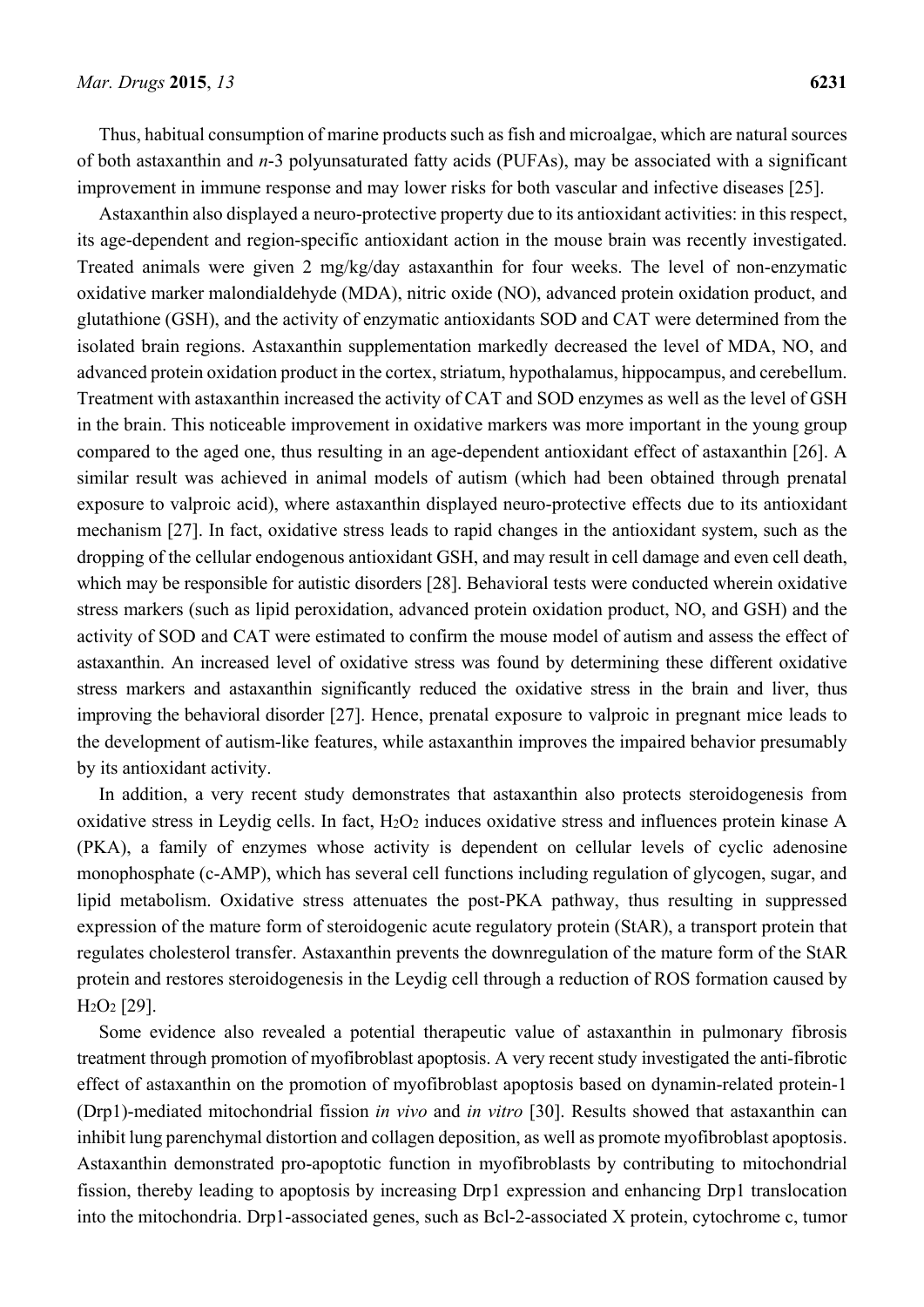suppressor gene p53, and a p53-upregulated modulator of apoptosis, were highly upregulated in the astaxanthin group [30]. Hence, astaxanthin provides a potential preventive and therapeutic strategy in pulmonary fibrosis by promoting myofibroblast apoptosis through a Drp1-dependent molecular pathway.

Therefore, daily consumption of such marine products is a beneficial strategy in human health management. It can also help with fighting oxidative stress in healthy subjects whose free radical production is accentuated because of physical exercise, such as athletes [31].

These health-promoting effects of astaxanthin make it a high-value carotenoid and a novel potential treatment for oxidative stress and inflammation, not only against cardiovascular pathology [32] but also against other important inflammatory diseases.

#### *3.2. Fucoxanthin*

Fucoxanthin (Figure 3), another carotenoid, can be found in brown seaweeds such as *Undaria pinnatifida*, *Hijikia fusiformis*, *Laminaria japonica*, and *Sargassum fulvellum*. It belongs to the class of xanthophylls and non-provitamin A carotenoids. Its structure possesses an unusual allenic bond, an epoxide group, and a conjugated carbonyl group in a polyene backbone, which confers antioxidant properties [33]. Dietary ingested fucoxanthin is converted to amarouciaxanthin A, which is stored in abdominal white adipose tissue (WAT) via fucoxanthinol in mice. It is hydrolyzed to fucoxanthinol in the gastrointestinal tract by digestive enzymes such as lipase and cholesterol esterase, and then converted to amarouciaxanthin A in the liver [34]. These metabolites are considered to be the active forms exerting physiological and biological functions in the body. Fucoxanthin was demonstrated to be effective in the reduction of major cardiovascular risk factors such as obesity, diabetes, hypertension, chronic inflammation, plasma, and hepatic triglyceride levels, as well as cholesterol concentrations [35]. In particular, fucoxanthin was found to induce in white adipose tissue (WAT) both protein and mRNA expression of UCP1, a protein situated in the mitochondrial inner membrane dissipating the pH gradient of oxidative phosphorylation, thus releasing chemical energy as heat, and which is normally expressed only in brown adipose tissue (BAT). UCP1 induction by fucoxanthin metabolites accumulated in WAT increases the amount of energy released as heat in fat tissue and leads to oxidation of fatty acids and heat production in WAT [36]. Physiologic bodily metabolism determines heat production; this process is named thermogenesis, and UCP-1 dissipates the pH-gradient generated by oxidative phosphorylation, through releasing chemical energy as heat. UCP1 gene expression, which is stimulated by many factors, such as cold, β3-agonists, adrenergic stimulation, and thyroid hormones, represents a significant part of body energy expenditure, its dysfunction being an important cause of weight gain and a significant cofactor for the development of obesity. Fucoxanthin augments the amount of energy that is released as heat in fat tissue, thus stimulating thermogenesis [36]. UCP-1 and mRNA could be detected in WAT when experimental animals received *Undaria* lipids containing fucoxanthin: 0.2% fucoxanthin in their diet significantly attenuated weight gain in mice by increasing UCP-1 expression. This UCP1 induction in white adipose tissue (WAT) by fucoxanthin and its derivatives leads to fatty acid oxidation and heat production in WAT [35]. This adaptive thermogenesis plays a crucial role in energy expenditure as heat, in order to limit weight gain and favor weight loss.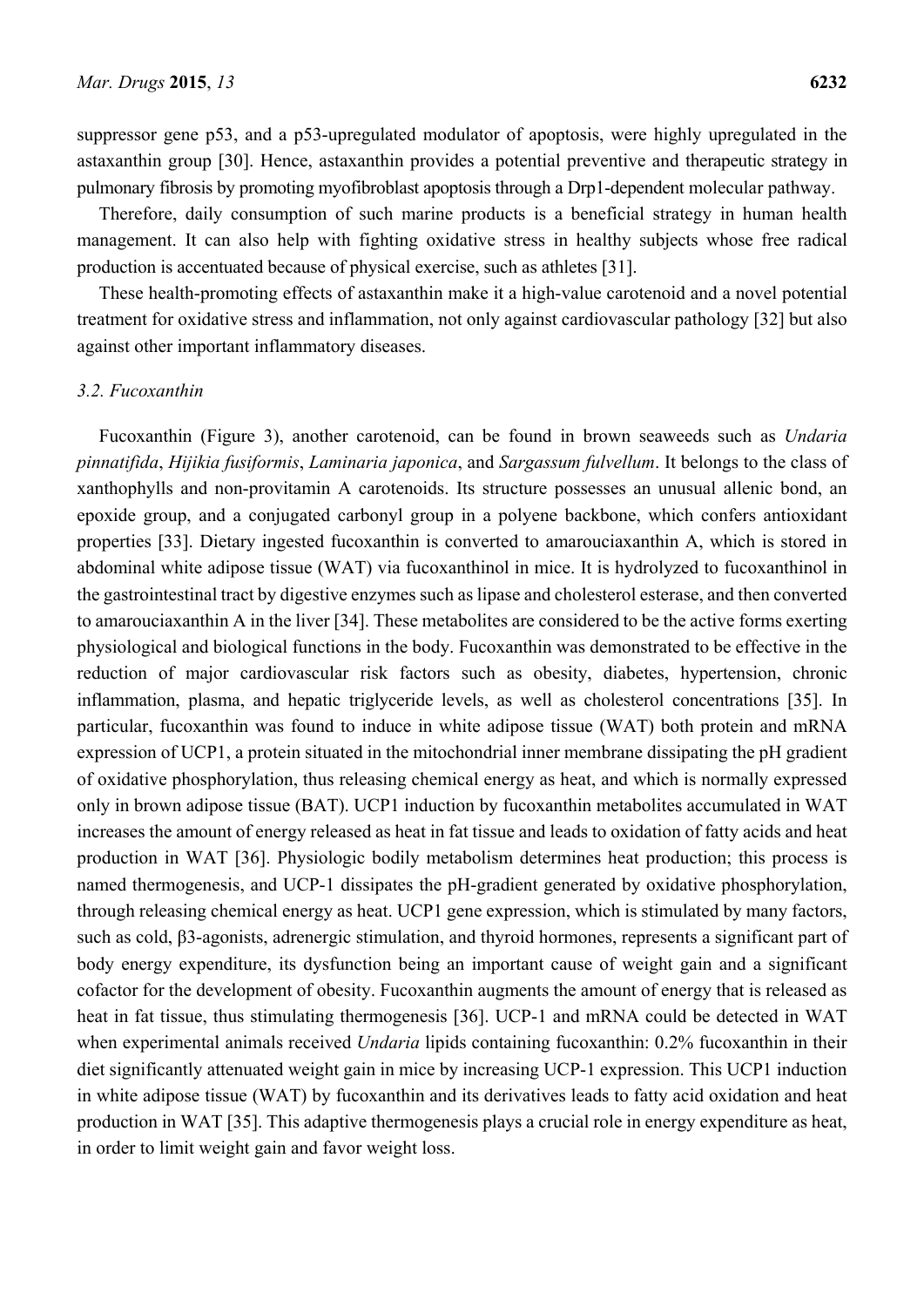

**Figure 3.** The molecular structure of fucoxanthin.

Fucoxanthin was found to promote not only UCP1 protein and mRNA expression in WAT of obese animals but also β3-adrenergic receptor (Adrb3), which is responsible for lipolysis and thermogenesis [36]. This increased sensitivity to sympathetic nerve stimulation may lead to a further upregulation of fat oxidation in WAT. A clinical study on humans [37] tested the effects of 16-week supplementation with fucoxanthin in obese patients with non-alcoholic fatty liver disease (NAFLD), providing a significant reduction of body weight, fat, and systolic/diastolic blood pressure, decreased levels of TG, C-reactive protein (CRP), and some enzymes such as glutamic pyruvic transaminase (GPT), glutamic oxaloacetic transaminase (GOT), and gamma-glutamyl transpeptidase (gamma-GT), and a significant increase in resting energy expenditure (REE) measured by indirect calorimetry. Supplementation with 4.0 mg/day fucoxanthin led to an important increase in REE and an even greater increase was observed in the group taking fucoxanthin at a dose of 8 mg. A significant reduction in body weight and fat in obese subjects results in the downregulation of inflammatory markers and helps prevent metabolic syndrome. The potential anti-diabetic action of fucoxanthin is attributable to the ability of this marine bioactive to induce weight loss and WAT reduction, so that it helps decrease insulin resistance. In fact, the chronic low-grade inflammation elicited by pro-inflammatory mediators in the WAT leads to decreased insulin sensitivity [38]. A recent study showed that the metabolite fucoxanthinol also prevents inflammation and insulin resistance by inhibiting NO and prostaglandin E2 (PGE2) production through the downregulation of both iNOS and cyclooxygenase-2 (COX-2) mRNA expression, which are related to the pathogenesis of inflammation, as well as adipokine secretion in WAT [39].

In addition, fucoxanthin might alter the plasma leptin level in order to achieve its anti-obesity action. Many previous studies reported that leptin secretions are elevated due to the accumulation of fat in adipocytes; leptin could control body weight and adipose fat pads through the regulation of energy expenditure. In particular, Park *et al.* [39] performed a study evaluating the beneficial effect of *Undaria pinnatifida* ethanol extract on C57BL/6J mice and found that fucoxanthin could significantly decrease the plasma leptin level and that it was associated with a significant decrease in the epididymal adipose tissue weight. In this study, fucoxanthin supplementation reduced the adipocyte size remarkably compared to the control group. Fasting blood glucose, plasma leptin, and insulin levels were significantly higher in the control group by 1.5- to 2.3-fold. Fucoxanthin significantly lowered blood glucose levels by 19.8% and blood insulin levels by about 33%, compared to the control. The plasma leptin concentration showed a positive correlation with body weight and was lower after fucoxanthin supplementation. Another relevant study displayed that fucoxanthin downregulates stearoyl-coenzyme A desaturase-1 (SCD1), with subsequent improvement of insulin and leptin sensitivity, thus contributing to the prevention of obesity [36].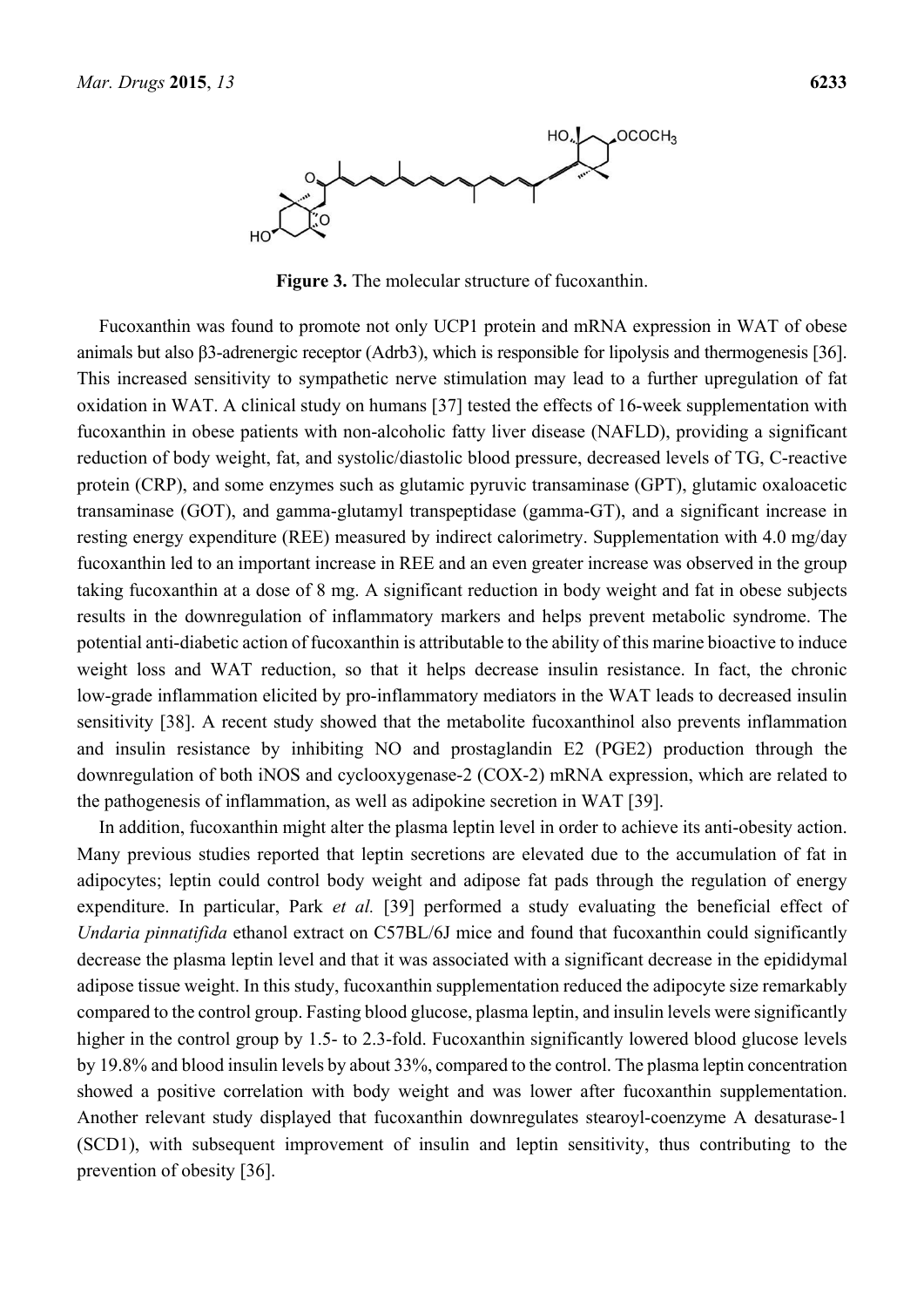Another metabolic benefit of fucoxanthin was the promotion of docosahexaenoic acid (DHA) synthesis in the rodent liver, thus resulting in improved lipid profiles. Supplementation of fucoxanthin or its derivatives consistently attenuated body and visceral fat weight gain as well as lipid accumulation in the liver, decreases insulin resistance, and improves the plasma lipid profile in rodents fed a high-fat diet. However, it should be noted that in diabetic/obese KK-Ay mice with genetically compromised insulin signaling, fucoxanthin might increase the plasma levels of cholesterol and low-density lipoproteins. These beneficial metabolic effects of fucoxanthin are apparently mediated by the hormones leptin and adiponectin through their common target, adenosine monophosphate-activated protein kinase (AMK), resulting in a downregulation of lipogenic enzymes and an upregulation of lipolytic enzymes [40]. In addition, experiments on stroke-prone spontaneously hypertensive rats show the possible protective role of fucoxanthin against cerebrovascular accidents, even if the metabolic boost from taking fucoxanthin did not stimulate the central nervous system. Thus fucoxanthin might have a potential role in the modulation and prevention of human diseases, particularly in reducing the incidence of cardiovascular diseases [41]. Fucoxanthin was proved to be safe and without side effects, and provided numerous health benefits. Therefore, a fucoxanthin-rich diet could reduce body fat accumulation and modulate blood glucose and insulin levels through the regulation of cytokine secretions from WAT.

Apart from the metabolic benefits, fucoxanthin and its metabolite fucoxanthinol have recently been evaluated against proliferation of estrogen-sensitive MCF-7 and estrogen-resistant MDA-MB-231 breast cancer cell lines [42]. These cell lines were stimulated with 10–20 μM of fucoxanthin or fucoxanthinol, followed by cell viability assays and immunofluorescence to evaluate apoptosis, as well as mRNA and protein extractions for changes in NF-κB expressions and nuclear translocations. Fucoxanthin and fucoxanthinol reduced the viability of MCF-7 and MDA-MB-231 cells in a time-dependent manner as a result of increased apoptosis. In both cell lines, the modulatory action of fucoxanthinol on members of the NF-κB pathway was more pronounced than fucoxanthin in reducing nuclear levels of NF-κB members p65 and p52 and the transcriptional factor RelB [42]. Hence, fucoxanthinol and fucoxanthin could be effective for the treatment and/or prevention of breast cancer, thus opening new frontiers in anticancer research.

#### *3.3. Zeaxanthin*

Zeaxanthin (Figure 4) is another oxygenated non-provitamin A carotenoid that consists of a 40-carbon hydroxylated compound identical to lutein [43]. Dietary sources of this xanthophyll include corn, eggs, orange, honeydew melon, and green leafy vegetables, but it can be also found in marine sources. *Gramella oceani* sp., a zeaxanthin-producing bacterium of the family Flavobacteriaceae, was recently isolated from marine sediment off coastal Taiwan [44]. Xanthophyll has also been identified in *Gramella planctonica* sp. nov., *Aquibacter zeaxanthinifaciens* sp. nov., and *Kordia aquimaris*, and in algae such as *Rhodophyta* spp. and *Spirulina* spp. [45].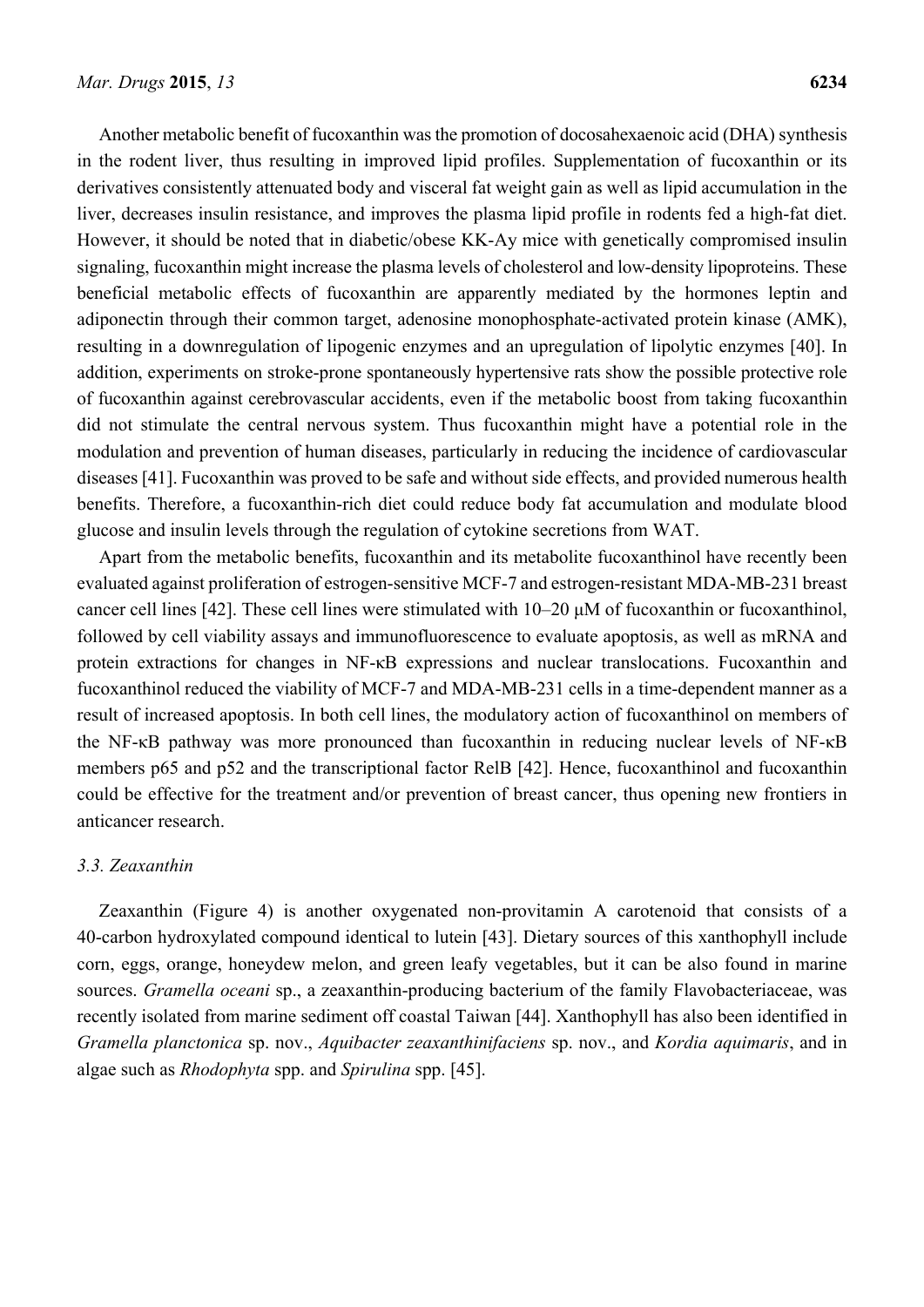

**Figure 4.** The molecular structure of zeaxanthin.

The human retinal area involved in central vision is named macula lutea due to its yellow coloration from lutein, but it also contains zeaxanthin, whose localization is more centralized than lutein. Both lutein and zeaxanthin intake are positively correlated with augmented macular pigment density, which lowers the risk for age-related macular degeneration (AMD). Numerous population studies indicate lower rates of AMD among subjects with higher blood levels of zeaxanthin, mostly because of its antioxidant protection of retinal tissue but also because of its ability to filter out the damaging blue light [46]. Zeaxanthin not only directly scavenges ROS but also prevents protein, lipid, or DNA oxidative damage by regulating other antioxidant mechanisms such as intracellular GSH. This protective effect of zeaxanthin is comparable to α-tocopherol: supplementation with either zeaxanthin or α-tocopherol reduces oxidized glutathione (GSSG) and augments intracellular reduced glutathione levels and the GSH:GSSG ratio in response to oxidative stress [47]. In this sense, zeaxanthin acts as a direct antioxidant but also an indirect one, by regulating GSH synthesis and levels, so that the intracellular redox status upon oxidative stress is ameliorated while susceptibility to  $(H_2O_2)$ -induced cell death declines [48].

An important clinical trial demonstrating the long-term benefit of supplemental carotenoids was the Age-Related Eye Disease Study (AREDS), which meant to learn more about the natural history and risk factors of AMD and cataracts. It evaluated the effect of high doses of vitamin C, vitamin E, β-carotene, and zinc, showing that high levels of these antioxidants significantly decreased AMD progression and vision loss risk [49]. Subsequently, ARDS2 introduced some modifications to the initial formulation by substituting lutein and zeaxanthin for β-carotene, since prior studies had shown an increased risk of lung cancer in smokers. Lutein and zeaxanthin together appeared to be a safe and effective alternative to β-carotene.

Recent studies have shown that, in addition to traditional mechanisms, zeaxanthin can influence cell viability and function through various signal pathways or transcription factors.

It has been reported that zeaxanthin decreased the upregulation of vascular endothelial growth factor (VEGF) in the retina of diabetic rats and in apolipoprotein-deficient mice [50].

Zeaxanthin was very recently shown to block hypoxia-induced VEGF secretion in cultured human retinal pigment epithelial cells; additionally, it may have a broader effect on the control of angiogenesis caused by factors other than VEGF through inhibition of hypoxia-induced accumulation of hypoxia-inducible factors-1 $\alpha$  (HIF-1 $\alpha$ ). Taken orally, zeaxanthin could be used as an adjunct to intravitreal anti-VEGF therapy, thus enabling a decreased frequency of injections with a consequently reduced risk of local side effects [51]. Therefore, it could be a promising agent to be explored for the prevention and treatment of a variety of retinal diseases associated with revascularization.

In addition, similarly to β-carotene, zeaxanthin was inversely correlated with common carotid artery stiffness, as well as elastic modulus and pulse wave velocity. The Beijing Atherosclerosis Study and the Los Angeles Atherosclerosis Study had already shown the inverse association between plasma lutein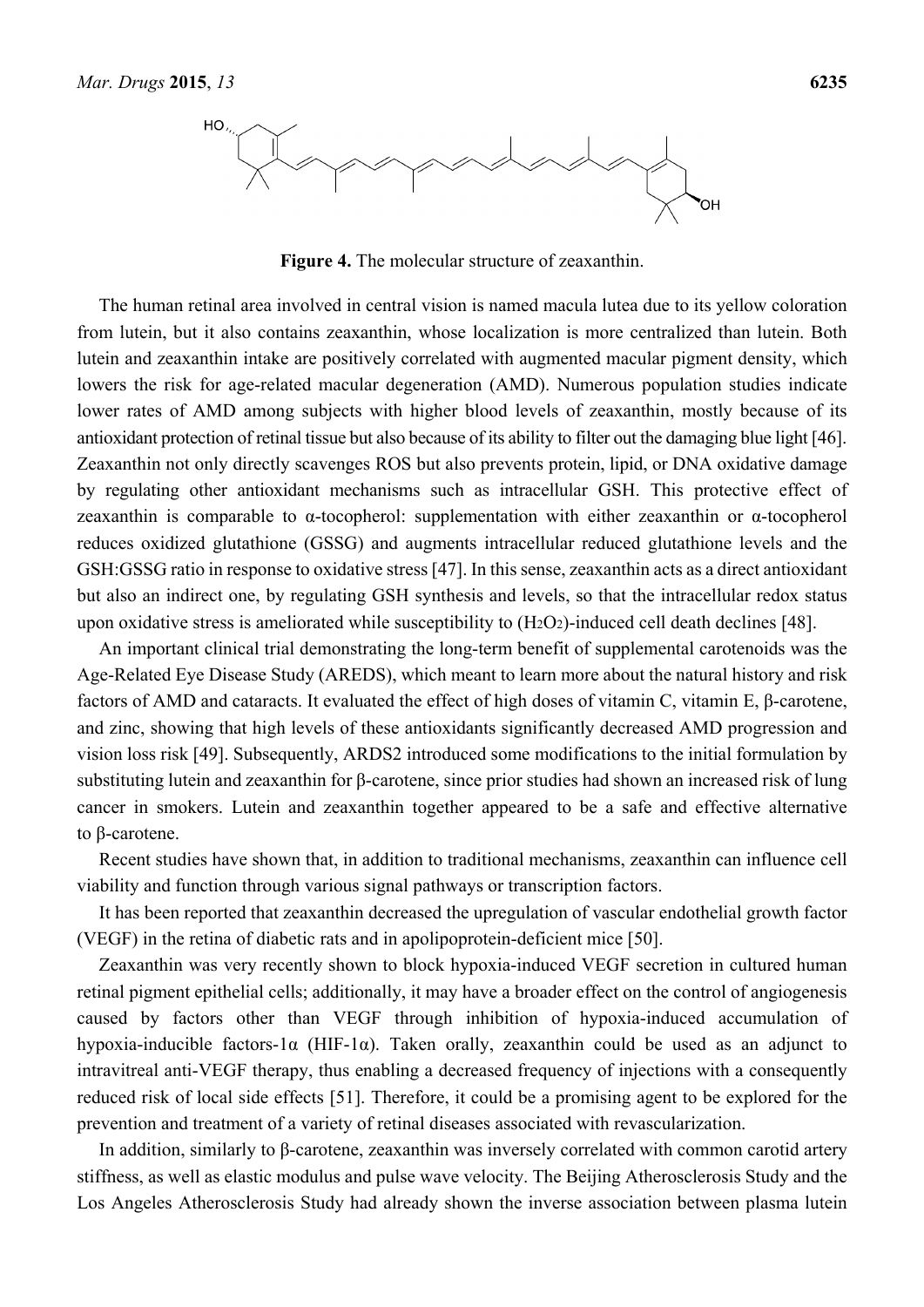and early atherosclerosis; their follow-up trials and further studies confirmed that higher plasmatic levels of zeaxanthin could be protective against early atherosclerosis, too [52]. These results indicated that zeaxanthin may be beneficial not only to eyes but also to cardiovascular health.

Even if evidence from AREDS2 and other studies suggests that lutein and zeaxanthin could be more appropriate than β-carotene in supplements [53], more prolonged follow-up will provide further information on the biological mechanisms, duration of trial effects, and potential late effects of intervention with these antioxidants.

#### *3.4. β-Cryptoxanthin*

β-Cryptoxanthin (Figure 5) is a xanthophyll with pro-vitamin A activity; its best dietary sources are orange fruits such as oranges, peaches, tangerines, and tropical fruits, especially papaya, but also marine sources, such as *Nanochlorum eucaryotum*, a novel marine alga with unusual biological characteristics [54].



**Figure 5.** The molecular structure of β-cryptoxanthin.

Epidemiological studies showed that β-cryptoxanthin improves respiratory function and lowers lung cancer rates; prospective studies recognized its dietary intake as protective [55] since its antioxidant potential protects against the oxidative damage that can result in inflammation. In tissue culture, β-cryptoxanthin demonstrated a direct stimulatory effect on bone formation and, at the same time, an inhibitory effect on bone re-absorption [56]. Large prospective population-based studies, such as the European Prospective Investigation of Cancer Incidence (EPIC)-Norfolk study [57] as well as the Iowa Women's Health Study [58], showed that increased β-cryptoxanthin intake was associated with a reduced risk of developing inflammatory diseases such as inflammatory poly-arthritis, synovitis, and rheumatoid arthritis. These studies did not show the same beneficial effect for β-carotene, lutein, and zeaxanthin; the influence of β-cryptoxanthin on some inflammatory markers is probably stronger than other carotenoids. Further epidemiologic studies showed that CRP and oxidized low-density lipoprotein (LDL)-cholesterol plasmatic levels are inversely linked to circulating antioxidants, including β-cryptoxanthin concentrations [59]. In addition, a recent report showed an inverse correlation between β-cryptoxanthin serum concentration and obesity, which was directly related to CRP in the general population instead [60]. Therefore, β-cryptoxanthin may also be associated with a decreased cardiovascular risk and consequently with a reduced morbidity and mortality.

In addition, the cancer preventive effect of β-cryptoxanthin has been widely described in population studies. The relation of head and neck cancer (HNC) risk with the intake of carotenoids was recently explored: the analysis included over 6000 subjects with oral, laryngeal, and pharyngeal cancer, categorized by quintiles of carotenoid intake from natural sources. Higher intake of β-cryptoxanthin was associated with a reduction of at least 18% in the rate of oral and pharyngeal cancer and a 17% reduction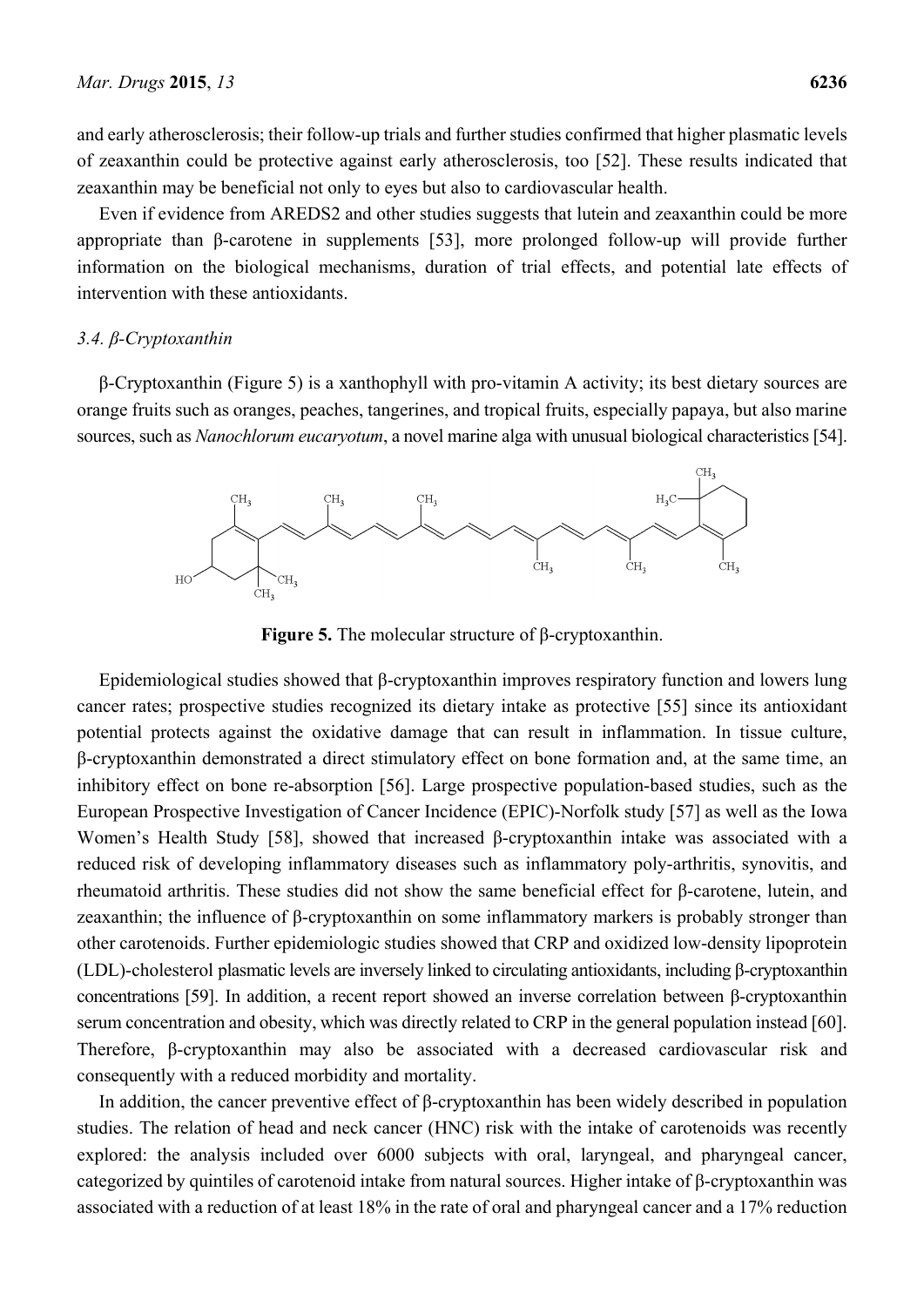in the rate of laryngeal cancer. The overall protective effect of β-cryptoxanthin on HNC was stronger for subjects reporting greater tobacco or alcohol consumption [61]. Hence, a diet rich in carotenoids may protect against HNC, especially in persons with high risk.

A very recent human intervention study [62] focused on the therapeutic potential of β-cryptoxanthin individually and in combination with oxaliplatin in colon cancer: β-cryptoxanthin decreased the proliferation of cancer cells and cooperated with oxaliplatin to induce apoptosis through the negative regulation of NH2-terminally truncated p73 (ΔNP73). The administration of anti-tumoral drugs such as oxaliplatin can decrease in the presence of β-cryptoxanthin to achieve same percentage of growth inhibition. Thus, a putative novel therapeutic strategy for the treatment of colon cancer could be based on the combination of β-cryptoxanthin and oxaliplatin. The combined regimen produced greater benefits than either individual modality, without increasing side effects. Additionally, the concentration-limiting toxicity of oxaliplatin is reduced in presence of this antioxidant carotenoid [62].

In addition, the anti-metastatic effect of β-cryptoxanthin (0.2 μM) was assessed in Taiwanese and American populations using human hepatocarcinoma SK-Hep-1 cells [63]. Results revealed an additive inhibition on invasion, migration, and adhesion at 48 h of incubation. The anti-metastatic action of β-cryptoxanthin and multicarotenoids involved additive reduction on the activities of matrix metalloproteinase (MMP-2 and MMP-9) and the protein expression of Rho and Rac 1, but additive promotion on the protein expression of MMP tissue inhibitors (TIMP-1 and TIMP-2) [63]. However, more *in vivo* studies are needed to confirm these findings.

## *3.5. Rare Marine Carotenoids: Siphonaxanthin, Saproxanthin, and Myxol*

Recent years have seen a rising trend in exploring microalgae as the demand for lutein and other carotenoids in global markets increased dramatically. New marine resources are now under examination and novel entities are emerging. Among these, siphonaxanthin (Figure 6) is a specific keto-carotenoid, present in edible green algae such as *Codium fragile*, *Caulerpa lentillifera*, *and Umbraulva japonica*, constituting approximately 0.1% of their dry weight, whose bio-functional properties are going to be identified [64]. Differently from fucoxanthin, siphonaxanthin does not possess either epoxide or an allenic bond in its structure, but contains an additional hydroxyl group on the 19th carbon that could contribute to its strong apoptosis-inducing effect. Siphonaxanthin seems to facilitate an efficient energy transfer of carotenoids to chlorophylls [65] and to have a light-harvesting function in underwater habitats [66].



**Figure 6.** The molecular structure of siphonaxanthin.

Siphonaxanthin also proved to be a powerful inhibitor of human leukemia HL-60 cells' viability through induction of their apoptosis (even more than fucoxanthin) due to its double cellular uptake. This strong pro-apoptotic effect was accompanied by reduced Bcl-2expression and subsequent activation of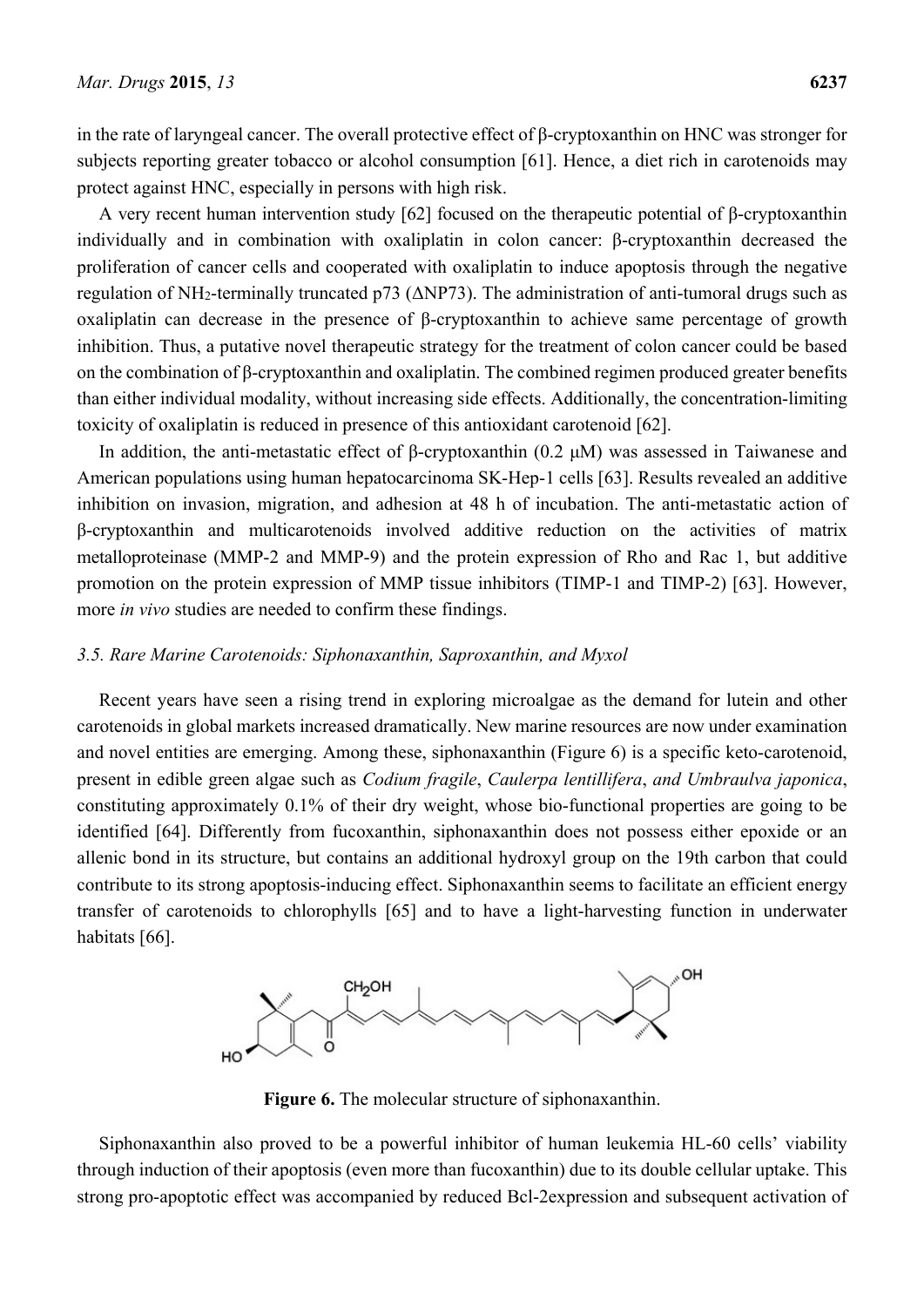caspase-3 and upregulation of death receptor 5 (DR5) expression [67]. Tumor Necrosis Factor (TNF)-related apoptosis-inducing ligand (TRAIL) determines selective apoptosis in cancer cells by binding to the trans-membrane receptors TRAIL-R1/DR4 and TRAIL-R2/DR5 with no effects on normal cells [68]. This pathway constitutes an attractive strategy in anti-cancer research and in this sense siphonaxanthin may be a more potent growth inhibitor in cancer cells, compared to fucoxanthin, and could be a potential chemo-preventive or chemotherapeutic agent. It is already known that dietary carotenoids exert an anti-inflammatory effect by suppressing mast cell degranulation *in vivo*: astaxanthin, fucoxanthin, β-carotene, and zeaxanthin significantly block antigen-induced degranulation of rat basophilic leukemia cells (RBL-2H3) and bone marrow-derived mast cells through inhibition of antigen-induced translocation of the high-affinity IgE receptor FcεRI to lipid rafts [69]. In a similar way, siphonaxanthin was reported to exert inhibitory effects on the antigen-induced degranulation of mast cells, because it modifies the functions of lipid rafts by localizing in the cell membrane and inhibiting the translocation of FcεRI to lipid rafts [70].

In studies on human umbilical vein endothelial cells and the rat aortic ring, siphonaxanthin also showed a significant anti-angiogenic activity, due to signal transduction downregulation by fibroblast growth factor receptor-1 (FGFR-1) in vascular endothelial cells; in particular, siphonaxanthin suppresses the mRNA expression of fibroblast growth factor 2 (FGF-2), its receptor FGFR-1, and their *trans*-activation factor (EGR-1) [71]. This potential prevention of angiogenesis under pathological conditions, such as cancer, atherosclerosis, diabetic retinopathy, and rheumatoid arthritis [72], results in a promising approach in the prevention of cancer and other inflammatory, pro-angiogenic diseases.

Recently, three novel marine bacteria belonging to the family Flavobacteriaceae have been isolated [73]. Two rare carotenoids, saproxanthin and myxol (Figure 7), were identified from these strains and reported to possess powerful antioxidant action. 3*R*-saproxanthin has been previously extracted from *Saprospira grandis* of the family Saprospiraceae; 3*R*,2′*S*-myxol has been found in marine bacterial strain P99-3, belonging to the family Flavobacteriaceae, and in cyanobacterium *Anabaena variabilis* [74]. If 2′-hydroxylase works on saproxanthin, this carotenoid is capable of being converted into myxol. The antioxidant potential of saproxanthin and myxol has been explained by their inhibitory activity against lipid peroxidation induced by free radicals in a rat brain homogenate and by their neuro-protective effect against l-glutamate toxicity on the neuronal hybridoma cell line [75].



**Figure 7.** The molecular structures of saproxanthin (**a**) and myxol (**b**).

Saproxanthin or myxol supplementation may determine reinforcement and stabilization of biological membranes, which decreases their permeability to oxygen and enhances protection against radical-induced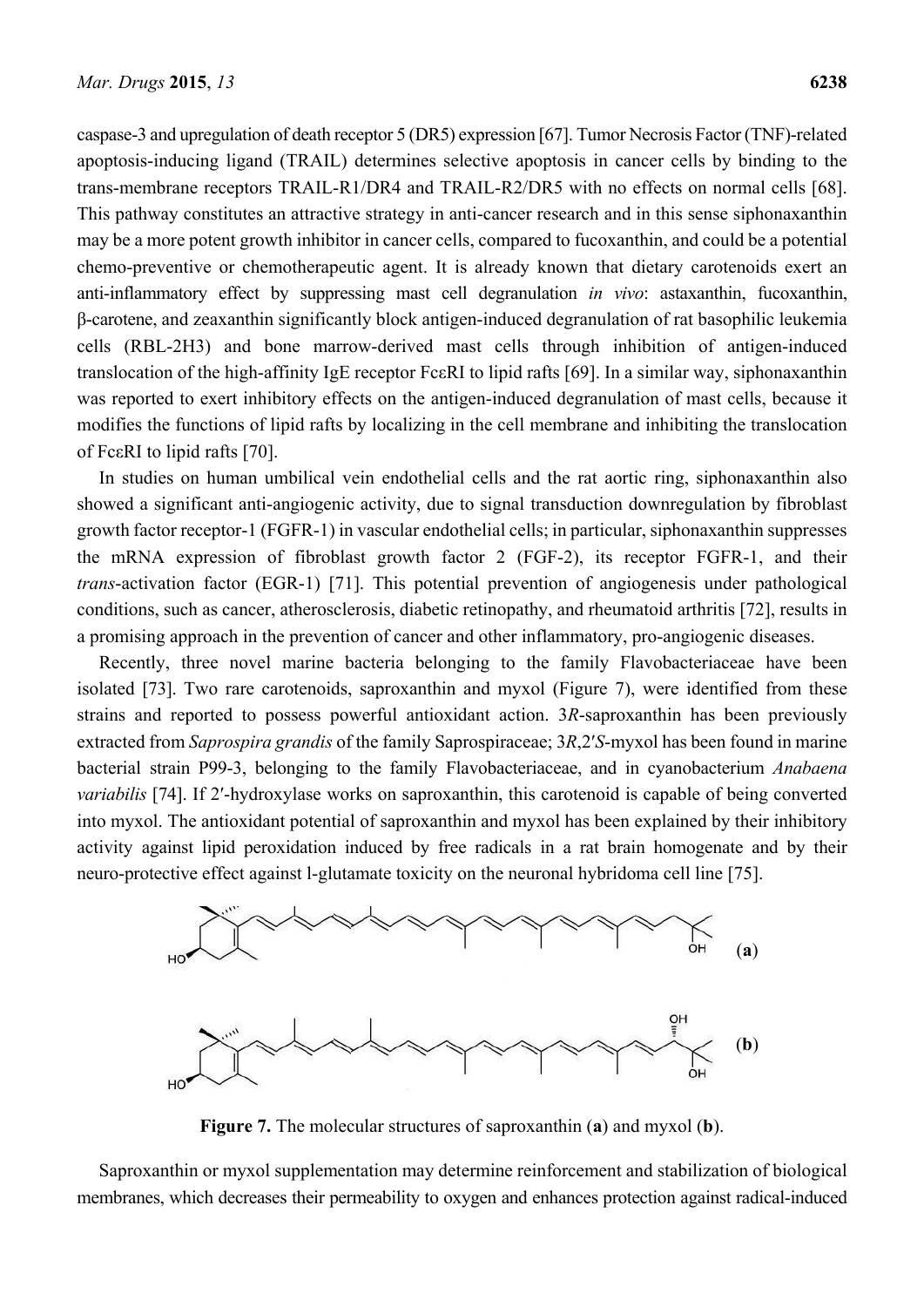peroxidation. The antioxidant activities of saproxanthin and myxol were even superior to those of zeaxanthin and β-carotene [73]. These rare novel and monocyclic marine carotenoids containing γ-carotene skeleton need to be carefully evaluated for their potential as development materials for pharmaceuticals or functional foods, in order to prevent oxidative stress-related diseases such as cancer and cardiovascular pathologies.

## **4. Antioxidant and Pro-Oxidant Activities of Carotenoids**

The ability of dietary carotenoids to act as antioxidants in biological systems is dependent upon a number of factors. Even if their structure, in particular the conjugated double bond system, gives rise to many fundamental properties of these molecules, it also affects how these molecules are incorporated into biological membranes. This, in turn, alters the way these molecules interact with ROS, so that their behavior may be different *in vivo*, compared to in solution. The effectiveness of carotenoids as antioxidants is also dependent upon their interaction with other co-antioxidants, such as vitamins E and C [76]. In addition, rather than acting as proper scavenging agents, some carotenoids and their sub-products/metabolites activate the Nrf2-system, which triggers antioxidant gene expression in particular cells and tissues. The transcription factor Nrf2 (nuclear factor erythroid-2-related factor 2) activates the transcription of over 500 genes in the human genome, most of which have cytoprotective functions. Nrf2 acts via transcription of these genes, in order to raise antioxidant responses, mitochondrial biogenesis, energy metabolism, detoxification of carbon-containing xenobiotics or toxic metals, and autophagy of toxic protein aggregates and dysfunctional organelles, but it also greatly lowers many inflammatory responses [77]. Therefore, a great number of chronic diseases characterized by oxidative stress, inflammation and impaired mitochondrial function can be treated and/or prevented by raising Nrf2, at least in animal models. Nrf2 has been proposed to produce both lifespan and health span extension, given the many diseases of aging characterized by oxidative stress, inflammation, and mitochondrial dysfunction.

Health-promoting nutrients such as carotenoids, terpenoids and phenolic compounds [78] act at least in part by raising Nrf2. Other health-promoting Nrf2-raising factors include low level oxidative stress (hormesis), exercise, and caloric restriction. Raising Nrf2 has been found to prevent and treat a large number of chronic inflammatory diseases, including various cardiovascular, kidney or lung diseases, toxic liver damage, metabolic syndrome, sepsis, autoimmune disorders, inflammatory bowel disease, human immunodeficiency virus (HIV) infection, and epilepsy. So, the induction of Nrf2-antioxidant response elements (ARE)-mediated antioxidant enzymes by carotenoids provides a cellular defense against oxidative stress.

In addition, some carotenoids, in particular astaxanthin, in combination with low concentrations of docosahexaenoic acid (DHA) and eicosapentaenoic acid (EPA), which are important nutritional ingredients found in fish oil, showed a synergistic antioxidant effect in a HepG2-C8-ARE-luciferase cell line system. The three compounds alone and in combination elevated cellular GSH levels, increased the total antioxidant activity, and induced mRNA expression of Nrf2 and Nrf2 downstream target genes NQO1 (which encodes NAD(P)H dehydrogenase-quinone 1), HO-1 (which encodes for heme oxygenase 1, an enzyme that is induced in response to stress), and GSTM2 (which encodes for the enzyme glutathione *S*-transferase Mu 2), with synergistic antioxidant effects at low concentrations. The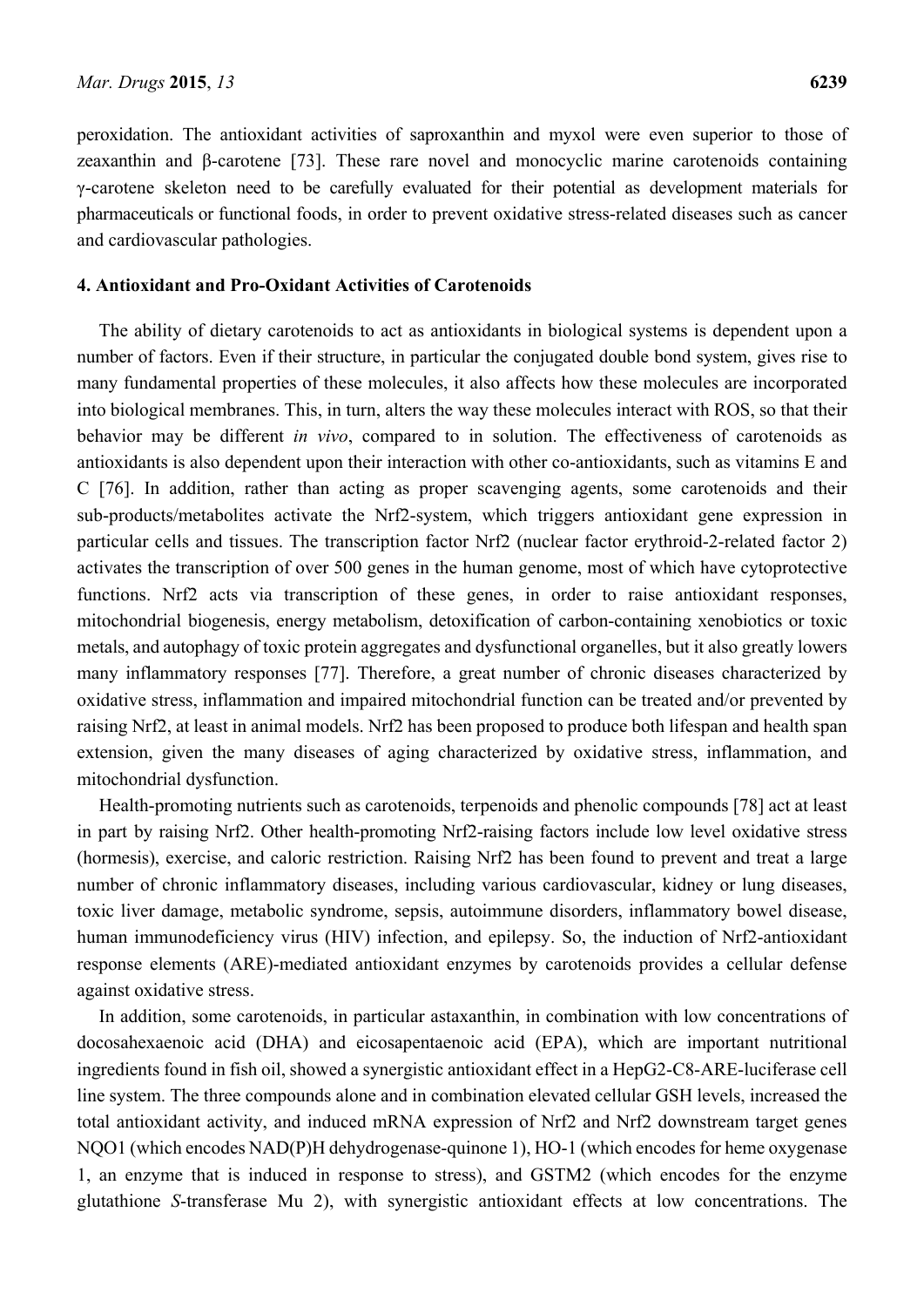Nrf2/ARE pathway plays an important role in the antioxidative effects induced by astaxanthin, DHA, and EPA [79].

On the other hand, carotenoids may lose their effectiveness as antioxidants at high concentrations or at high partial pressures of oxygen [77]. Their benefits not only seem to disappear but they can also be converted into negative effects. In particular, a 9-*cis*-β-carotene-rich diet reduced mRNA levels of CYP7a, the rate-limiting enzyme of bile acid synthesis [80], and consequently decreased cholesterol absorption in the intestine. β-Carotene also decreased the expression of interleukin (IL)-1a, vascular cell adhesion molecule-1 (VCAM-1), E-selectin, and genes involved in cholesterol metabolism and excretion, such as ABCG1, ABCG5, and ABCG8; this suggests its potential to inhibit atherosclerosis progression and, more generally, the inflammatory process in humans [32]. β-Carotene was also involved in body fat store control [81]: in mature adipocytes, it is metabolized to arachidonic acid (RA), which decreases the expression of peroxisome proliferator-activated receptor (PPAR)-alpha and CCAAT/enhancer-binding protein, which are key lipogenic transcription factors, and reduces the lipid content of mature adipocytes. A diet rich in β-carotene and fat tends toward energy expenditure; otherwise, adipocytes store energy as fat. In fact, circulating β-carotene levels are inversely correlated with risk of obesity and type 2 diabetes [82]. However, when β-carotene is administered as a pharmacological supplement, it has harmful effects in some sub-populations, thus acting as a pro-oxidant under specific conditions. Synthetic all-*trans* β-carotene seems to increase the incidence of lung cancer and cardiovascular disease in smokers [83]: the Alpha-Tocopherol Beta-Carotene Cancer Prevention (ATBC) Study, a randomized, double-blind, placebo-controlled primary prevention trial, reported that male smokers who took beta-carotene had an 18% increased incidence of lung cancer and an 8% increased overall mortality. The adverse effects of β-carotene were even stronger in the presence of alcohol consumption [84]. These results, in conjunction with those from the Beta-Carotene and Retinol Efficacy Trial (CARET) Study [85], continue to support the recommendation that β-carotene supplementation should be avoided by smokers.

## **5. Conclusions**

In conclusion, natural bioactives may be used for therapeutic purposes, in order to protect cells against oxidative conditions. In particular, rare carotenoids need to be evaluated for their potential as development materials for pharmaceuticals and/or functional foods. It is hoped that this review will promote exploration of marine carotenoids best utilized.

## **Author Contributions**

Maria Alessandra Gammone researched data and wrote the manuscript. Nicolantonio D'Orazio designed the project. Graziano Riccioni contributed to constructive discussions.

#### **Conflicts of Interest**

The authors declare no conflict of interest.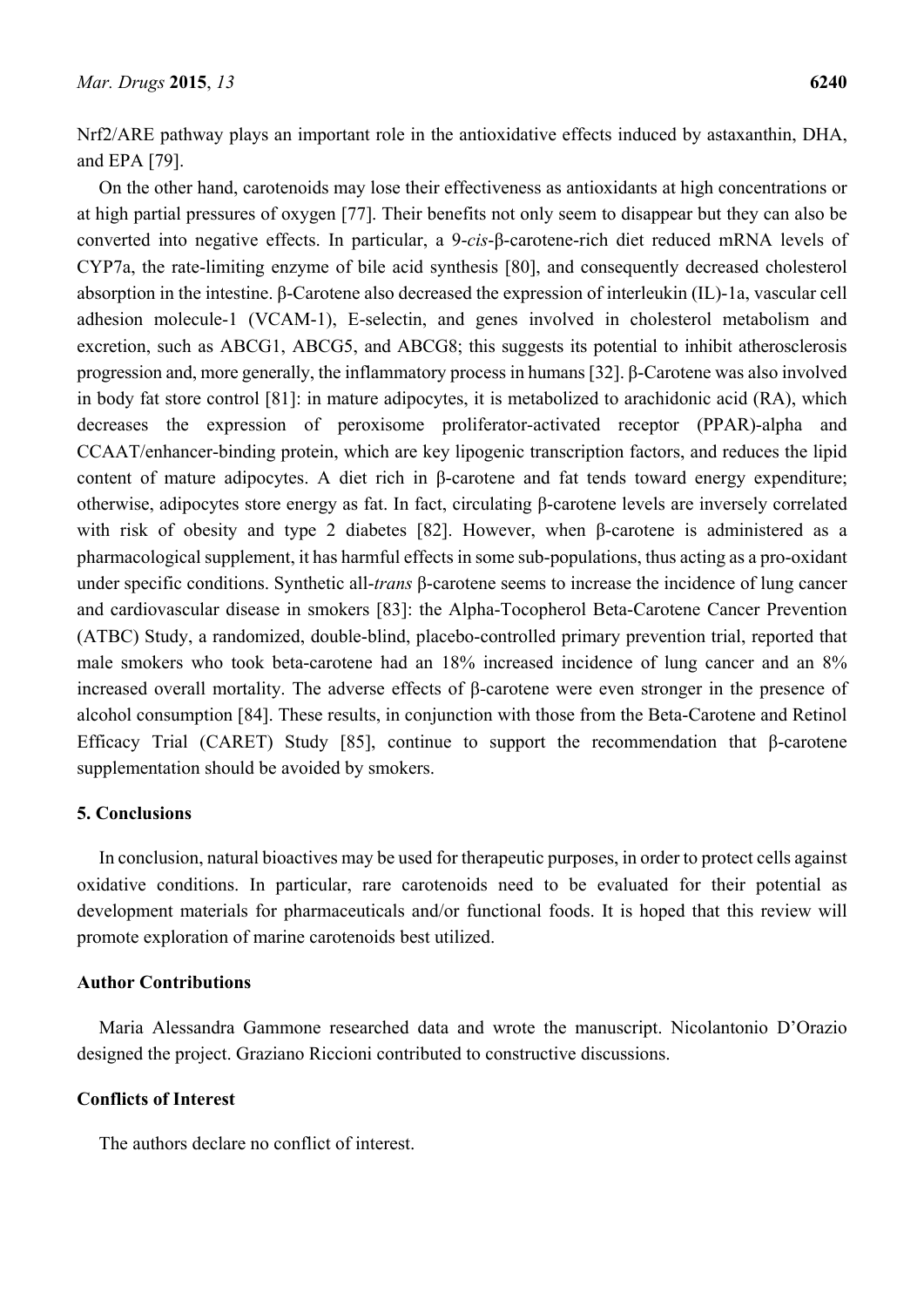## **References**

- 1. Gori, T.; Nzel, T.M. Oxidative stress and endothelial dysfunction: Therapeutic implications. *Ann. Med.* **2011**, *43*, 259–272.
- 2. D'Orazio, N.; Gammone, M.A.; Gemello, E.; DeGirolamo, M.; Cusenza, S.; Riccioni, G. Marine bioactives: Pharmacological properties and potential applications against inflammatory diseases. *Mar. Drugs* **2012**, *10*, 812–833.
- 3. Rada, B.; Leto, T.L. Oxidative innate immune defenses by Nox/Duox family NADPH oxidases. *Contrib. Microbiol.* **2008**, *15*, 164–187.
- 4. Devasagayam, T.P.A.; Tilak, J.C.; Boloor, K.K.; Sane, K.S.; Ghaskadbi, S.S.; Lele, R.D. Free Radicals and Antioxidants in Human Health: Current Status and Future Prospects. *J. Assoc. Phys. India* **2004**, *52*, 794–804.
- 5. Liu, J.; Head, E.; Gharib, A.M.; Yuan, W.; Ingersoll, R.T.; Hagen, T.M.; Cotman, C.W.; Ames, B.N. Memory loss in old rats is associated with brain mitochondrial decay and RNA/DNA oxidation: Partial reversal by feeding acetyl-L-carnitine and/or *R*-alpha-lipoic acid. *Proc. Natl. Acad. Sci. USA*  **2002**, *99*, 2356–2361.
- 6. Palinski, W.; Rosenfeld, M.E.; Yla, H.S.; Gurtner, G.C.; Socher, S.S.; Butler, S.W.; Carew, T.E.; Parthasarathy, S.; Steinberg, D.; Witztum, J.L. Low density lipoprotein undergoes oxidative modification *in vivo*. *Proc. Natl. Acad. Sci. USA* **1989**, *86*, 1372–1376.
- 7. Traysman, R.J.; Kirsch, J.R.; Koehler, R.C. Oxygen radical mechanisms of brain injury following ischemia and reperfusion. *J. Appl. Physiol.* **1991**, *71*, 1185–1195.
- 8. Erdogan, C.; Unlucerci, Y.; Turkmen, A.; Kuru, A.; Cetin, O.; Bekpinar, S. The evaluation of oxidative stress in patients with chronic renal failure. *Clin. Chim. Acta* **2002**, *322*, 157–161.
- 9. Bodamyali, T.; Kanczler, J.M.; Millar, T.M.; Stevens, C.R.; Blake, D.R. Free radicals in rheumatoid arthritis: Mediators and modulators. *Oxid. Stress Dis.* **2004**, *10*, 591–610.
- 10. Mylonas, C.; Kouretas, D. Lipid peroxidation and tissue damage. *In Vivo* **1999**, *13*, 295–309.
- 11. VanDenBerg, H.; Faulks, R.; Granado, H.F.; Hirschberg, J.; Olmedilla, B.; Sandmann, G.; Stahl, W.; Southon, S. The potential for the improvement of carotenoid levels in foods and the likely systemic effects. *J. Sci. Food Agric.* **2000**, *80*, 880–912.
- 12. Riccioni, G.; Speranza, L.; Pesce, M.; Cusenza, S.; D'Orazio, N. Novel phytonutrient contributors to antioxidant protection against cardiovascular disease. *Nutrition* **2012**, *28*, 605–610.
- 13. Miyashita, K. Function of marine carotenoids. *Forum Nutr.* **2009**, *61*, 136–146.
- 14. Guerin, M.; Huntley, M.E.; Olaizola, M. *Haematococcus* astaxanthin: Applications for human health and nutrition. *Trends Biotechnol.* **2003**, *21*, 210–216.
- 15. Böhm, F.; Edge, R.; Truscott, T.G. Interactions of dietary carotenoids with singlet oxygen (1O2) and free radicals: Potential effects for human health. *Acta Biochim. Pol.* **2012**, *59*, 27–30.
- 16. Speranza, L.; Pesce, M.; Patruno, A.; Franceschelli, S.; DeLutiis, M.A. Astaxanthin treatment reduced oxidative induced pro-inflammatory cytokinessecretion in U937: SHP-1 as a novel biological target. *Mar. Drugs* **2012**, *10*, 890–899.
- 17. Stahl, W.; Sies, H. Antioxidant activity of carotenoids. *Mol. Asp. Med.* **2003**, *24*, 345–351.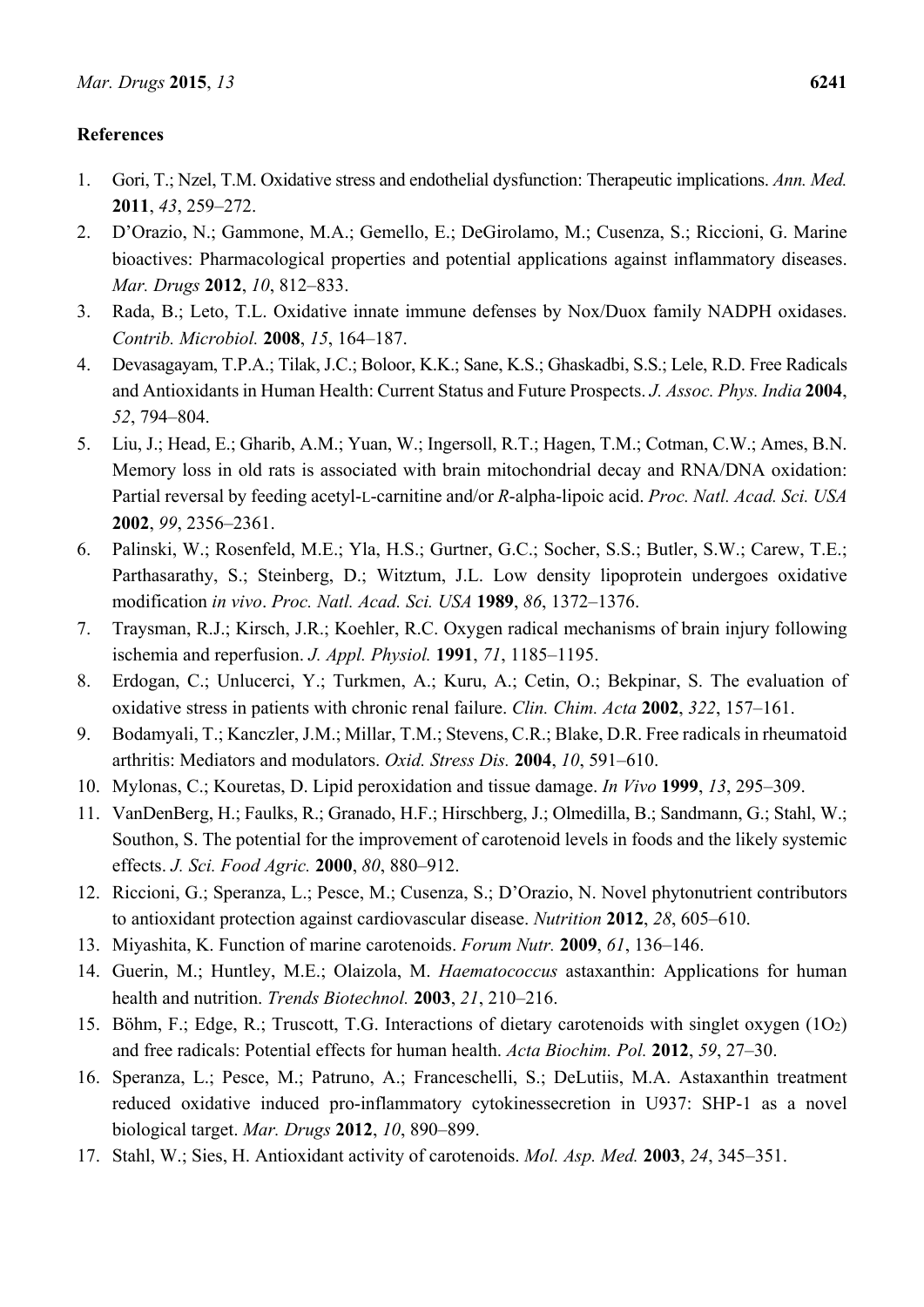- 18. Wang, S.L.; He, L.J.; He, T.B.; Han, W.; Wang, Q. Effect of astaxanthin on oxidative stress of red blood cells and peroxidation damage of membrane. *Zhongguo Shi Yan Xue Ye Xue Za Zhi* **2015**, *23*, 552–556.
- 19. Franceschelli, S.; Pesce, M.; Ferrone, A.; DeLutiis, M.A.; Patruno, A.; Grilli, A.; Felaco, M.; Speranza, L. Astaxanthin Treatment Confers Protection against Oxidative Stress in U937 Cells Stimulated with Lipopolysaccharide Reducing O<sub>2</sub><sup>−</sup> Production. *PLoS ONE* 2014, 9, e8835–e8839.
- 20. Shimidzu, N. Carotenoids as singlet oxygen quenchers in marine organisms. *Fish. Sci.* **1996**, *62*, 134–137.
- 21. Naguib, Y.M.A. Antioxidant acitivities of astaxanthin and related carotenoids. *J. Agric. Food Chem.*  **2000**, *48*, 1150–1154.
- 22. Bennedsen, M.; Wang, X.; Willén, R.; Wadström, T.; Andersen, L.P. Treatment of *H. pylori* infected mice with antioxidant astaxanthin reduces gastric inflammation, bacterial load and modulates cytokine release by splenocytes. *Immunol. Lett.* **1999**, *70*, 185–189.
- 23. Yuan, J.P.; Peng, J.; Yin, K.; Wang, J.H. Potential health-promoting effects of astaxanthin: A high-value carotenoid mostly from microalgae. *Mol. Nutr. Food Res.* **2011**, *55*, 150–165.
- 24. Pashkow, F.J.; Watumull, D.G.; Campbell, C.L. Astaxanthin: A novel potential treatment for oxidative stress and inflammation in cardiovascular disease. *Am. J. Cardiol.* **2008**, *101*, 58–68.
- 25. Lara, J.J.; Economou, M.; Wallace, A.M.; Rumley, A.; Lowe, G.; Slater, C.; Caslake, M.; Sattar, N.; Lean, M.E. Benefits of salmon eating on traditional and novel vascular risk factors in young, non-obese healthy subjects. *Atherosclerosis* **2007**, *193*, 213–221.
- 26. Al-Amin, M.M.; Akhter, S.; Hasan, A.T.; Alam, T.; Nageeb Hasan, S.M.; Saifullah, A.R.; Shohel, C. The antioxidant effect of astaxanthin is higher in young mice than aged: A region specific study on brain. *Metab. Brain Dis.* **2015**, *27*, 15–25.
- 27. Al-Amin, M.M.; Rahman, M.M.; Khan, F.R.; Zaman, F.; Mahmud Reza, H. Astaxanthin improves behavioral disorder and oxidative stress in prenatal valproic acid-induced mice model of autism. *Behav. Brain Res.* **2015**, *286*, 112–121.
- 28. Sajdel-Sulkowska, E.M.; Xu, M.; Koibuchi, N. Increase in cerebellar neurotrophin-3 and oxidative stress markers in autism. *Cerebellum* **2009**, *8*, 366–372.
- 29. Wang, J.-Y.; Lee, Y.-J.; Chou, M.-C.; Chang, R.; Chiu, C.-H.; Liang, Y.-J.; Wu, L.-S. Astaxanthin Protects Steroidogenesis from Hydrogen Peroxide-Induced Oxidative Stress in Mouse Leydig Cells. *Mar. Drugs* **2015**, *13*, 1375–1388.
- 30. Zhang, J.; Xu, P.; Wang, Y.; Wang, M.; Li, H.; Lin, S.; Mao, C.; Wang, B.; Song, X.; Lv, C. Astaxanthin prevents pulmonary fibrosis by promoting myofibroblast apoptosis dependent on Drp1-mediated mitochondrial fission. *J. Cell. Mol. Med.* **2015**, *19*, 2215–2231.
- 31. Gammone, M.A.; Gemello, E.; Riccioni, G.; D'Orazio, N. Marine bioactives and potential application in sports. *Mar. Drugs* **2014**, *12*, 2357–2382.
- 32. Gammone, M.A.; Riccioni, G.; D'Orazio, N. Carotenoids: Potential allies of cardiovascular health? *Food Nutr. Res.* **2015**, *59*, 26762, doi:10.3402/fnr.v59.26762.
- 33. Hu, T.; Liu, D.; Chen, Y.; Wu, J.; Wang, S. Antioxidant activity of sulfated polysaccharide fractions extracted from *Undaria pinnatifida in vitro*. *Int. J. Biol. Macromol.* **2010**, *46*, 193–198.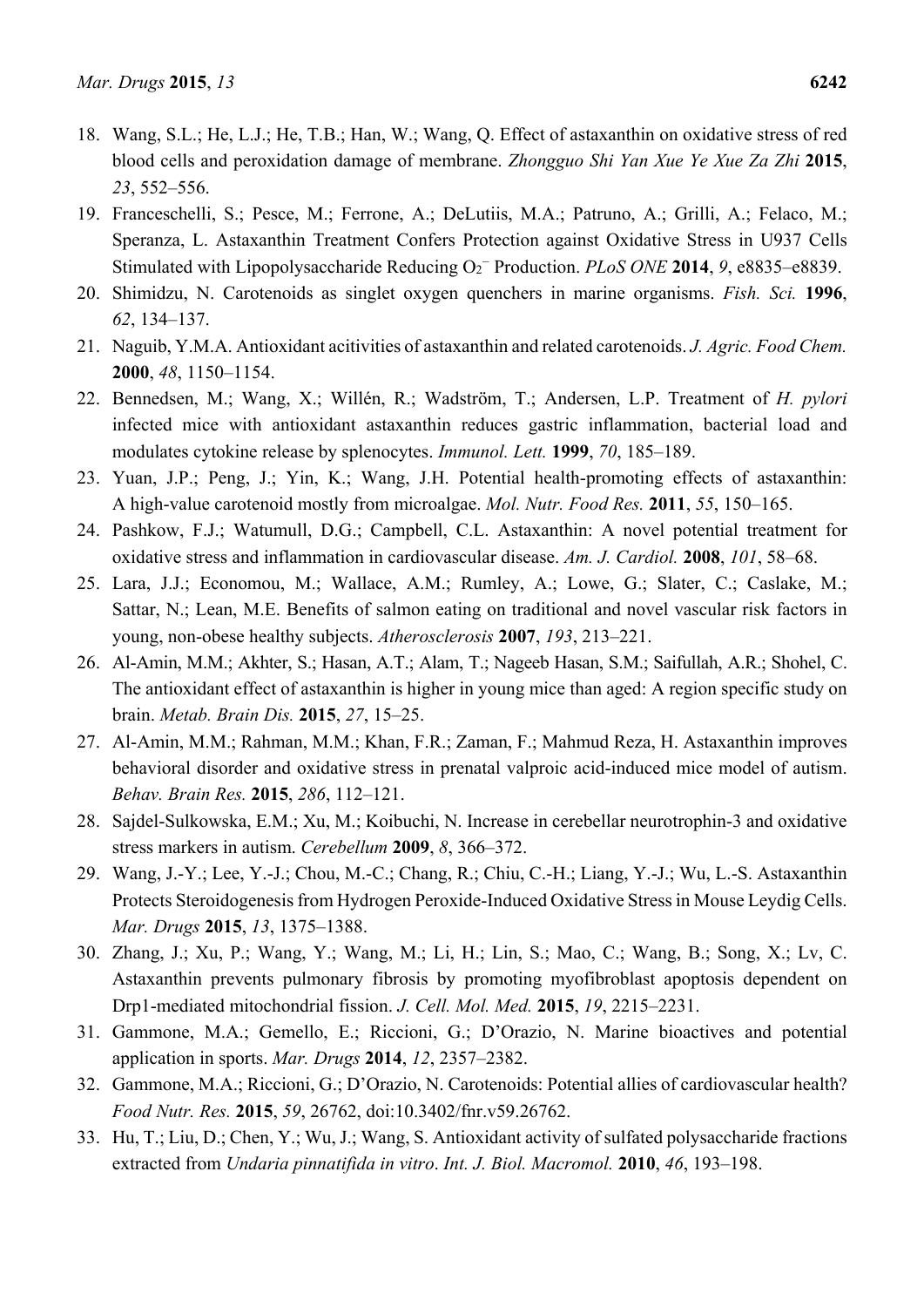- 34. Sangeetha, R.K.; Bhaskar, N.; Divakar, S.; Baskaran, V. Bioavailability and metabolism of fucoxanthin in rats: Structural characterization of metabolites by LC-MS (APCI). *Mol. Cell. Biochem.*  **2010**, *333*, 299–310.
- 35. D'Orazio, N.; Gemello, E.; Gammone, M.A.; DeGirolamo, M.; Ficoneri, C.; Riccioni, G. Fucoxantin: A treasure from sea. *Mar. Drugs* **2012**, *10*, 604–616.
- 36. Gammone, M.A.; D'Orazio, N. Anti-obesity activity of the marine carotenoid fucoxanthin. *Mar. Drugs* **2015**, *13*, 2196–2214.
- 37. Abidov, M.; Ramazanov, Z.; Seifulla, R.; Grachev, S. The effects of Xanthigen in the weight management of obese premenopausal women with non-alcoholic fatty liver disease and normal liver fat. *Diabetes Obes. Metab.* **2010**, *12*, 72–81.
- 38. Matsuzawa, Y.; Shimomura, I.; Kihara, S.; Funahashi, T. Importance of adipokines in obesity-related diseases. *Horm. Res.* **2003**, *60*, 56–59.
- 39. Park, H.J.; Lee, M.K.; Park, Y.B.; Shin, Y.C.; Choi, M.S. Beneficial effects of *Undaria pinnatifida* ethanol extract on diet-induced-insulin resistance in C57BL/6J mice. *Food Chem. Toxicol.* **2010**, *13*, 357–363.
- 40. Muradian, K.; Vaiserman, A.; Min, K.J.; Fraifeld, V.E. Fucoxanthin and lipid metabolism: A minireview. *Nutr. Metab. Cardiovasc. Dis.* 2015, 3, S0939–S0953.
- 41. Ikeda, K.; Kitamura, A.; Machida, H.; Watanabe, M.; Negishi, H.; Hiraoka, J.; Nakano, T. Effect of *Undaria pinnatifida* on the development of cerebrovascular diseases in stroke prone spontaneously hypertensive rats. *Clin. Exp. Pharmacol. Physiol.* **2003**, *30*, 44–48.
- 42. Rwigemera, A.; Mamelona, J.; Martin, L.J. Comparative effects between fucoxanthinol and its precursor fucoxanthin on viability and apoptosis of breast cancer cell lines MCF-7 and MDA-MB-231. *Anticancer Res.* **2015**, *35*, 207–219.
- 43. Holden, J.M.; Eldridge, A.L.; Beecher, G.R. Carotenoid content of US foods: An update of the database. *J. Food Compos. Anal.* **1998**, *12*, 169–196.
- 44. Shahina, M.; Hameed, A.; Lin, S.Y.; Lee, R.J.; Lee, M.R.; Young, C.C. *Gramella planctonica* sp*.* nov., a zeaxanthin-producing bacterium isolated from surface seawater, and emended descriptions of *Gramella aestuarii* and *Gramella echinicola*. *Antonie Van Leeuwenhoek* **2014**, *105*, 771–779.
- 45. Hameed, A.; Shahina, M.; Lin, S.Y.; Lai, W.A.; Hsu, Y.H.; Liu, Y.C.; Young, C.C. *Aquibacter zeaxanthinifaciens gen.* nov., sp. nov., a zeaxanthin-producing bacterium of the family Flavobacteriaceae isolated from surface seawater, and emended descriptions of the genera *Aestuariibaculum* and *Gaetbulibacter*. *Int. J. Syst. Evol. Microbiol.* **2014**, *64*, 138–145.
- 46. Mares-Perlman, J.A.; Millen, A.E.; Ficek, T.L.; Hankinson, S.E. The body of evidence to support a protective role for lutein and zeaxanthin in delaying chronic disease. *J. Nutr.* **2002**, *132*, 518S–524S.
- 47. Giblin, F.J. Glutathione: A vital lens antioxidant. *J. Ocul. Pharmacol. Ther.* **2000**, *16*, 121–135.
- 48. Gao, S.; Qin, T.; Liu, Z.; Caceres, M.A.; Ronchi, C.F.; Chen, C.Y.O.; Yeum, K.; Taylor, A.; Blumberg, J.B.; Liu, Y.; *et al.* Lutein and zeaxanthin supplementation reduces—H<sub>2</sub>O<sub>2</sub><sup>-</sup> induced oxidative damage in human lens epithelial cells. *Mol. Vis.* **2011**, *17*, 3180–3190.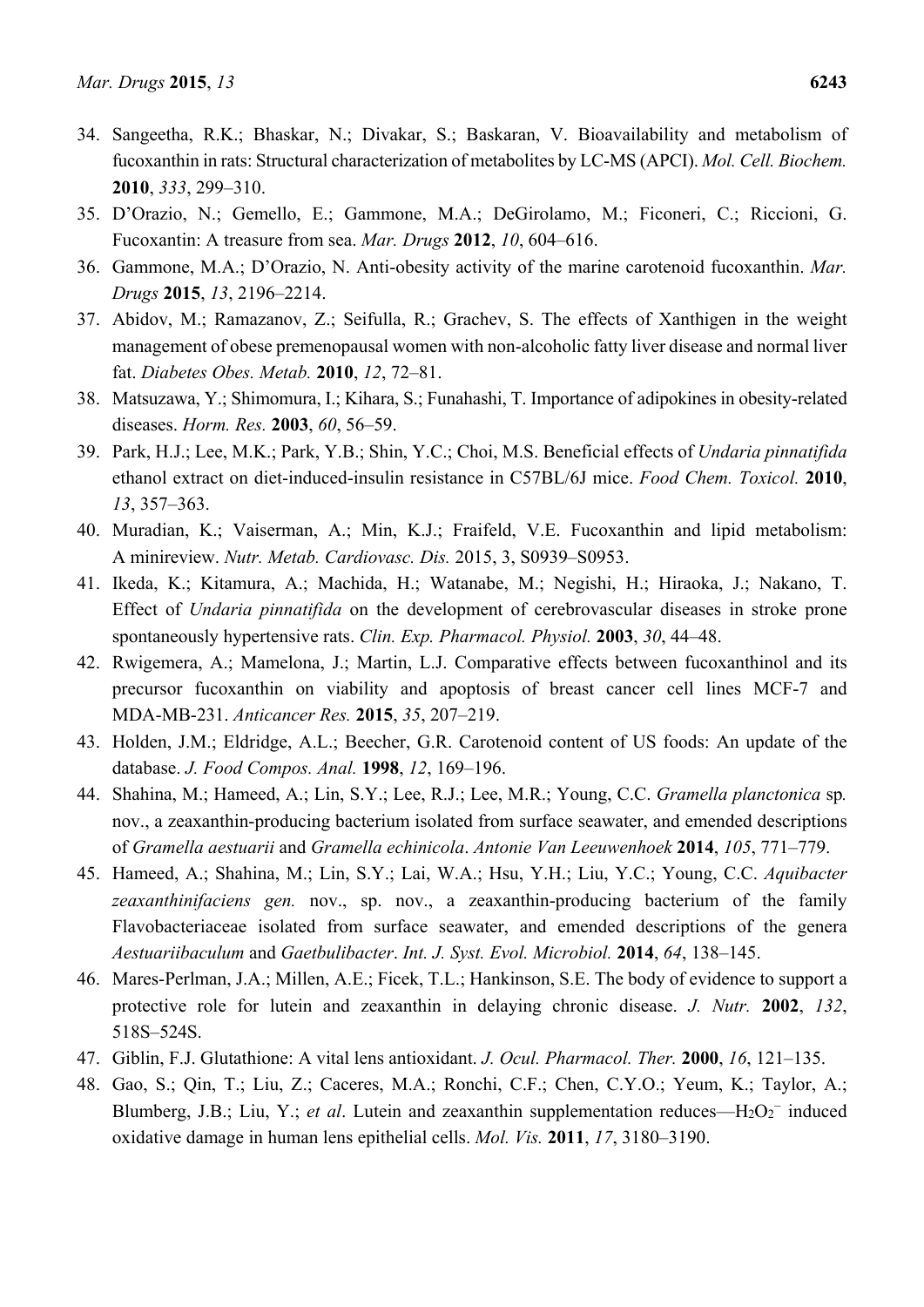- 49. Chew, E.Y.; Clemons, T.E.; Agrón, E.; Sperduto, R.D.; Sangiovanni, J.P.; Davis, M.D.; Ferris, F.L. Age-Related Eye Disease Study Research Group. Ten-year follow-up of age-related macular degeneration in the age-related eye disease study: AREDS report No. 36. *JAMA Ophthalmol.* **2014**, *132*, 272–277.
- 50. Tanaka, T.; Shnimizu, M.; Moriwaki, H. Cancer chemoprevention by carotenoids. *Molecules* **2012**, *17*, 3202–3242.
- 51. Rosen, R.; Vagaggini, T.; Chen, Y.; Hu, D.N. Zeaxanthin inhibits hypoxia-induced VEGF secretion by RPE cells through decreased protein levels of hypoxia-inducible factors-1α. *Biomed Res. Int.* **2015**, *2015*, 6873–6886.
- 52. Dwyer, J.H.; Paul-Labrador, M.J.; Fan, J. Progression of carotid intima-media thickness and plasma antioxidants: The Los Angeles Atherosclerosis Study. *Arterioscler. Thromb. Vasc. Biol.* **2004***, 24,*  313–390.
- 53. Musch, D.C. Evidence for Including Lutein and Zeaxanthin in Oral Supplements for Age-Related Macular Degeneration. *JAMA Ophthalmol.* **2014**, *132*, 139–141.
- 54. Geisert, M.; Rose, T.; Bauer, W.; Zahn, R.K. Occurrence of carotenoids and sporopollenin in *Nanochlorum eucaryotum*, a novel marine alga with unusual characteristics. *Biosystems* **1987**, *20*, 133–142.
- 55. Tanumihardjo, S.A.; Yang, Z. Carotenoids: Epidemiology of Health Effects. In *Encyclopedia of Human Nutrition*, 2nd ed.; Elsevier Ltd: University of Wisconsin-Madison, Madison, WI, USA, 2005; Volume 1, pp. 339–346.
- 56. Johnson, E.J. The role of carotenoids in human health. *Nutr. Clin. Care* **2002**, *5*, 56–65.
- 57. Pattison, D.J.; Symmons, D.P.M.; Lunt, M.; Welch, A.; Bingham, S.A.; Day, N.E.; Silman, A.J. Dietary beta-cryptoxanthin and inflammatory polyarthritis: Results from a population-based prospective study. *Am. J. Clin. Nutr.* **2005**, *82*, 451–455.
- 58. Cerhan, J.R.; Saag, K.G.; Merlino, L.A.; Mikuls, T.R.; Criswell, L. Antioxidant micronutrients and risk of rheumatoid arthritis in a cohort of older women. *Am. J. Epidemiol.* **2003**, *157*, 345–354.
- 59. Kritchevsky, S.B.; Bush, A.J.; Pahor, M.; Gross, M.D. Serum carotenoids and markers of inflammation in non-smokers. *Am. J. Epidemiol.* **2000**, *152*, 1065–1071.
- 60. Suzuki, K.; Ito, Y.; Ochiai, J. Relation-ship between obesity and serum markers of oxidative stress and inflammation in Japanese. *Asian Pac. J. Cancer Prev.* **2003**, *4*, 259–266.
- 61. Leoncini, E.; Edefonti, V.; Hashibe, M.; Parpinel, M.; Cadoni, G.; Ferraroni, M.; Serraino, D.; Matsuo, K.; Olshan, A.F.; Zevallos, J.P.; *et al*. Carotenoid intake and head and neck cancer: A pooled analysis in the International Head and Neck Cancer Epidemiology Consortium. *Eur. J. Epidemiol.* **2015**, doi:10.1007/s10654-015-0036-3.
- 62. San Millan, C.; Soldevilla, B.; Martín, P.; Gil-Calderon, B.; Compte, M.; Pérez-Sacristán, B.; Donoso, E.; Peña, C.; Romero, J.; Granado-Lorencio, F.; *et al*. β-Cryptoxanthin synergistically enhances the antitumoral activity of oxaliplatin through δNP73 negative regulation in colon cancer. *Clin. Cancer Res.* **2015**, doi:10.1158/1078-0432.
- 63. Chen, H.Y.; Yang, C.M.; Chen, J.Y.; Yueh, T.C.; Hu, M.L. Multicarotenoids at Physiological Levels Inhibit Metastasis in Human Hepatocarcinoma SK-Hep-1 Cells. *Nutr. Cancer* **2015**, *67*, 676–686.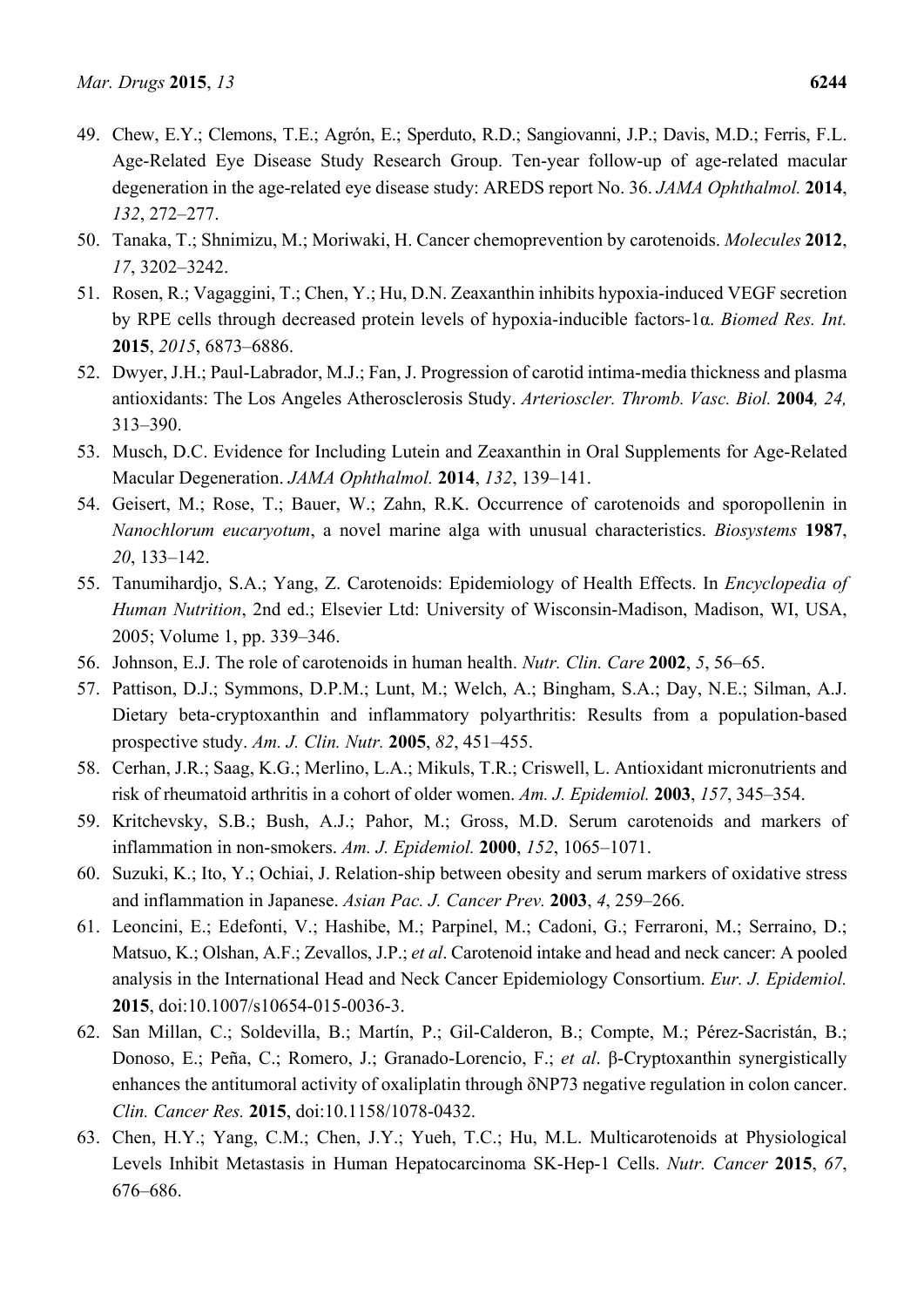- 64. Sugawara, T.; Ganesan, P.; Li, Z.; Manabe, Y.; Hirata, H. Siphonaxanthin, a Green Algal Carotenoid, as a Novel Functional Compound. *Mar. Drugs* **2014**, *12*, 3660–3668.
- 65. Akimoto, S.; Yokono, M.; Higuchi, M.; Tomo, T.; Takaichi, S.; Murakami, A.; Mimuro, M. Solvent effects on excitation relaxation dynamics of a keto-carotenoid, siphonaxanthin. *Photochem. Photobiol. Sci.* **2008**, *7*, 1206–1209.
- 66. Wang, W.; Qin, X.; Sang, M.; Chen, D.; Wang, K.; Lin, R.; Lu, C.; Shen, J.; Kuang, T. Spectral and functional studies on siphonaxanthin-type light-harvesting complex of photosystem II from *Bryopsis corticulans*. *Photosynth. Res.* **2013**, *117*, 267–279.
- 67. Ganesan, P.; Noda, K.; Manabe, Y.; Ohkubo, T.; Tanaka, Y.; Maoka, T.; Sugawara, T.; Hirata, T. Siphonaxanthin, a marine algal carotenoids from green algae, effectively induces apoptosis in human leukemia (HL-60) cells. *Biochim. Biophys. Acta* **2011**, *1810*, 497–503.
- 68. Srivastava, R.K. TRAIL/Apo-2L: Mechanisms and clinical applications in cancer. *Neoplasia* **2001**, *3*, 535–546.
- 69. Sakai, S.; Sugawara, T.; Matsubara, K.; Hirata, T. Inhibitory effect of carotenoids on the degranulation of mast cells via suppression of antigen-induced aggregation of high affinity IgE receptors. *J. Biol. Chem.* **2009**, *284*, 28172–28179.
- 70. Manabe, Y.; Hirata, T.; Sugawara, T. Suppressive effects of carotenoids on the antigen-induced degranulation in RBL-2H3 rat basophilic leukemia cells. *J. Oleo Sci.* **2014**, *63*, 291–294.
- 71. Ganesan, P.; Matsubara, K.; Sugawara, T.; Hirata, T. Marine algal carotenoids inhibit angiogenesis by down-regulating FGF-2-mediated intracellular signals in vascular endothelial cells. *Mol. Cell. Biochem.*  **2013**, *380*, 1–9.
- 72. Virmani, R.; Kolodgie, F.D.; Burke, A.P.; Finn, A.V.; Gold, H.K.; Tulenko, T.N.; Wrenn, S.P.; Narula, J. Atherosclerotic plaque progression and vulnerability to rupture: Angiogenesis as a source of intraplaque hemorrhage. *Atheroscler. Thromb. Vasc. Biol.* **2005**, *25*, 2054–2061.
- 73. Shindo, K.; Kikuta, K.; Suzuki, A.; Katsuta, A.; Kasai, H.; Yasumoto-Hirose, M.; Matsuo, Y.; Takaichi, S. Rare carotenoids, (3*R*)-saproxanthin and (3*R*,2′*S*)-myxol, isolated from novel marine bacteria (Flavobacteriaceae) and their antioxidative activities. *Appl. Microbiol. Biotechnol.* **2007**, *74*, 1350–1357.
- 74. Takaichi, S.; Mochimaru, M.; Maoka, T. Presence of free myxol and 4-hydroxymyxol and absence of myxol glycosides in *Anabaena variabilis* ATCC 29413, and proposal of biosynthetic pathway of carotenoids. *Plant Cell Physiol.* **2006**, *47*, 211–216.
- 75. Shindo, K.; Kimura, M.; Iga, M. Potent antioxidant activity of cacalol, a sesquiterpene contained in *Cacalia delphiniifolia* Sleb et Zucc. *Biosci. Biotechnol. Biochem.* **2004**, *68*, 1393–1394.
- 76. Young, A.J.; Lowe, G.M. Antioxidant and prooxidant properties of carotenoids. *Arch. Biochem. Biophys.* **2001**, *385*, 20–27.
- 77. Pall, M.L.; Levine, S. Nrf2, a master regulator of detoxification and also antioxidant, anti-inflammatory and other cytoprotective mechanisms, is raised by health promoting factors. *Sheng Li Xue Bao* **2015**, *67*, 1–18.
- 78. Saw, C.L.; Yang, A.Y.; Guo, Y.; Kong, A.N. Astaxanthin and omega-3 fatty acids individually and in combination protect against oxidative stress via the Nrf2-ARE pathway. *Food Chem. Toxicol.* **2013**, *62*, 869–875.